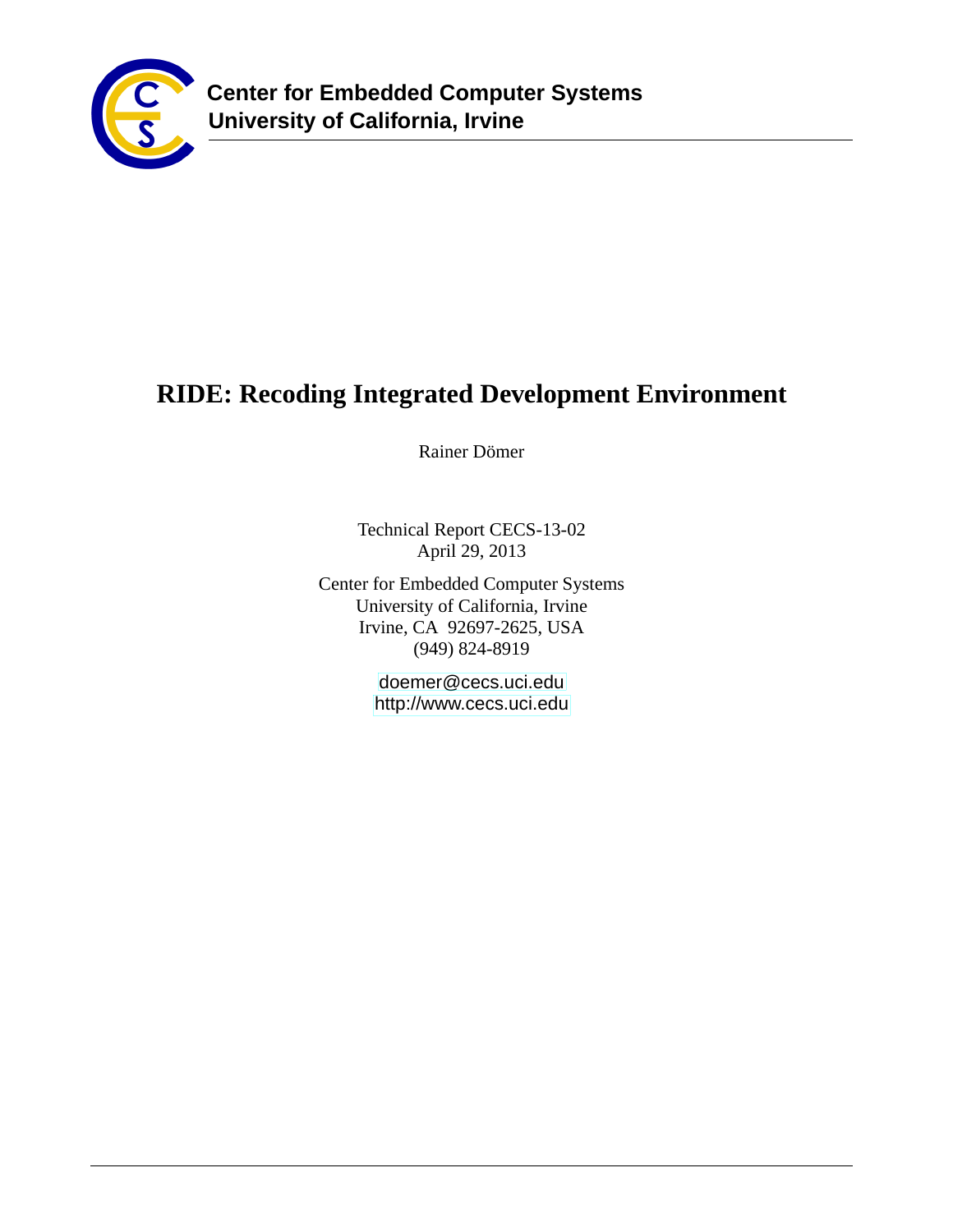## **RIDE: Recoding Integrated Development Environment**

Rainer Dömer

Technical Report CECS-13-02 April 29, 2013

Center for Embedded Computer Systems University of California, Irvine Irvine, CA 92697-2625, USA (949) 824-8919

> <doemer@cecs.uci.edu> <http://www.cecs.uci.edu>

#### **Abstract**

*One solution to address the steadily growing complexity of embedded computer systems is the modeling at higher levels of abstraction using System-Level Description Languages (SLDL) such as SpecC or SystemC. However, writing such executable system models is error-prone and extremely time-consuming. Little has been done to support system designers in the tedious manual coding and re-coding tasks necessary in embedded system specification. With the Recoding Integrated Development Environment (RIDE), we aim to automate the process of describing embedded systems by use of advanced computer-aided design (CAD) techniques. Proper analysis and automation of the tasks involved in system modeling will allow to shorten the design time significantly. Also, quality improvements in the end design are expected if automation relieves the system designer from complex code analysis and tedious coding tasks, allowing uninterrupted focus on the critical tasks of system modeling and design space exploration. RIDE follows an advanced modeling technique called* designer-controlled re-coding *which largely automates the process of the creation of the system model. Using a combination of automatic and interactive transformations simultaneously on the source code and a graphical model representation, the proposed re-coding technique efficiently derives an executable parallel system model directly from available sequential reference code. Using a designer-controlled approach, the system designer utilizes his application knowledge and design experience, whereas the re-coder, an intelligent union of editor, compiler, and powerful transformation and analysis tools, realizes the complex analysis and model transformation tasks.*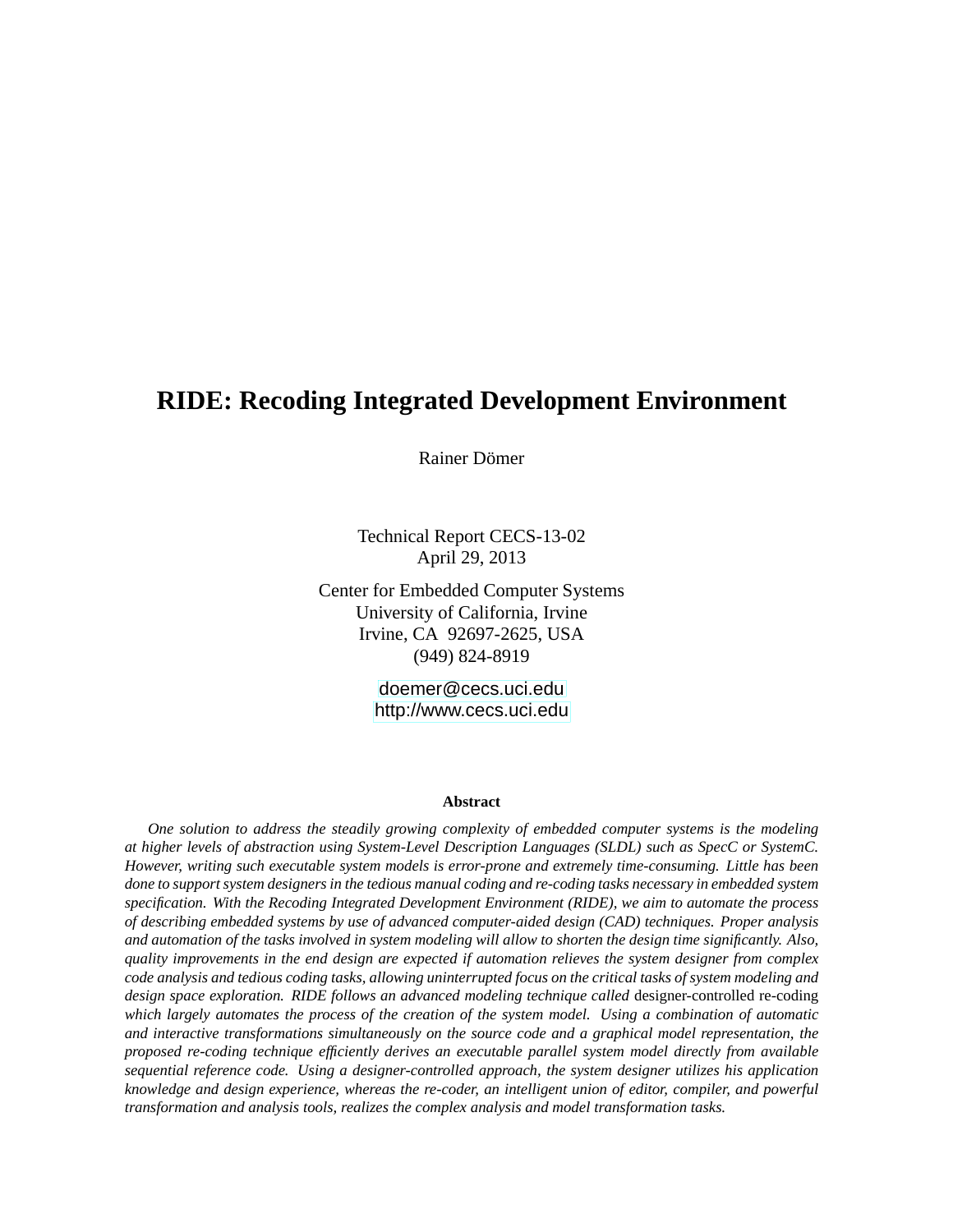## **Contents**

| $\mathbf{1}$            |                         | <b>Introduction</b>                                                                                                     | 1                       |  |  |  |
|-------------------------|-------------------------|-------------------------------------------------------------------------------------------------------------------------|-------------------------|--|--|--|
|                         | 1.1                     |                                                                                                                         | $\overline{2}$          |  |  |  |
|                         | 1.2                     |                                                                                                                         | 2                       |  |  |  |
|                         |                         | 1.2.1                                                                                                                   | $\overline{2}$          |  |  |  |
|                         | 1.3                     |                                                                                                                         | 3                       |  |  |  |
| 2                       |                         | <b>Problem Definition</b>                                                                                               | $\overline{\mathbf{3}}$ |  |  |  |
|                         | 2.1                     |                                                                                                                         | 3                       |  |  |  |
|                         | 2.2                     |                                                                                                                         | $\overline{4}$          |  |  |  |
| $\mathbf{3}$            |                         | <b>Recoding Methodology</b>                                                                                             | $\boldsymbol{4}$        |  |  |  |
|                         | 3.1                     |                                                                                                                         | $\overline{4}$          |  |  |  |
|                         |                         | 3.1.1                                                                                                                   | $\overline{4}$          |  |  |  |
|                         |                         | System design flow $\dots \dots \dots \dots \dots \dots \dots \dots \dots \dots \dots \dots \dots \dots \dots$<br>3.1.2 | 5                       |  |  |  |
|                         | 3.2                     |                                                                                                                         | 5                       |  |  |  |
|                         |                         | 3.2.1                                                                                                                   | 6                       |  |  |  |
|                         |                         | 3.2.2                                                                                                                   | $7\phantom{.0}$         |  |  |  |
|                         |                         | 3.2.3                                                                                                                   | 7                       |  |  |  |
| $\overline{\mathbf{4}}$ |                         | <b>Preliminary Results</b>                                                                                              | 9                       |  |  |  |
|                         | 4.1                     |                                                                                                                         | 9                       |  |  |  |
|                         | 4.2                     |                                                                                                                         | 9                       |  |  |  |
|                         | 4.3                     |                                                                                                                         | 10                      |  |  |  |
|                         | 4.4                     |                                                                                                                         | 11                      |  |  |  |
|                         | 4.5                     |                                                                                                                         | 12                      |  |  |  |
| 5                       |                         | <b>Conclusion</b>                                                                                                       | 13                      |  |  |  |
|                         | <b>References</b><br>13 |                                                                                                                         |                         |  |  |  |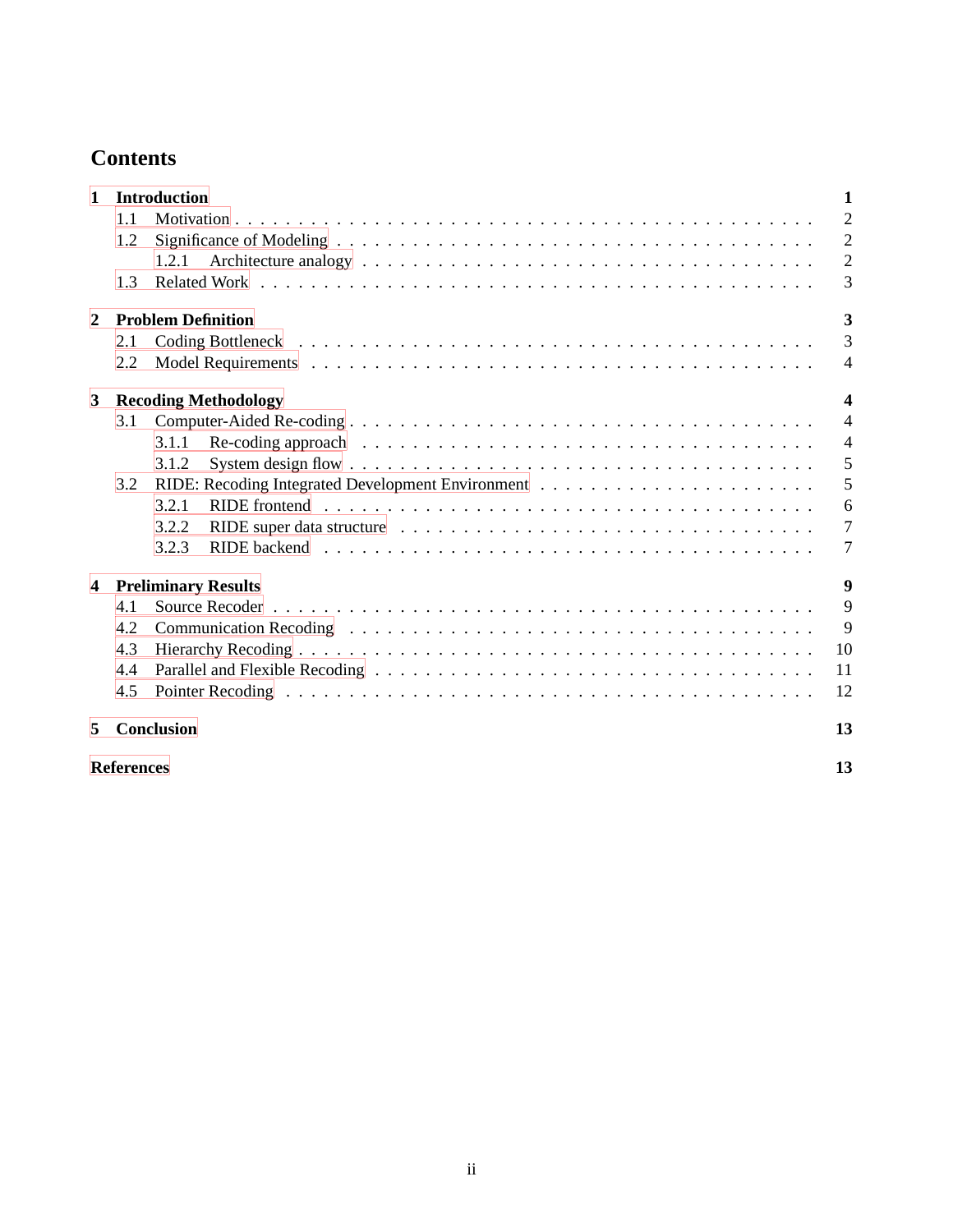## **List of Figures**

| $\overline{1}$ | Design time and extent of automation in a refinement-based design flow [3]. $\dots \dots \dots$                    |  |
|----------------|--------------------------------------------------------------------------------------------------------------------|--|
| 2              |                                                                                                                    |  |
| 3              |                                                                                                                    |  |
| $\overline{4}$ |                                                                                                                    |  |
| 5              | Recoding to create explicit communication. $\ldots \ldots \ldots \ldots \ldots \ldots \ldots \ldots \ldots \ldots$ |  |
| -6             |                                                                                                                    |  |
|                |                                                                                                                    |  |
| 8              |                                                                                                                    |  |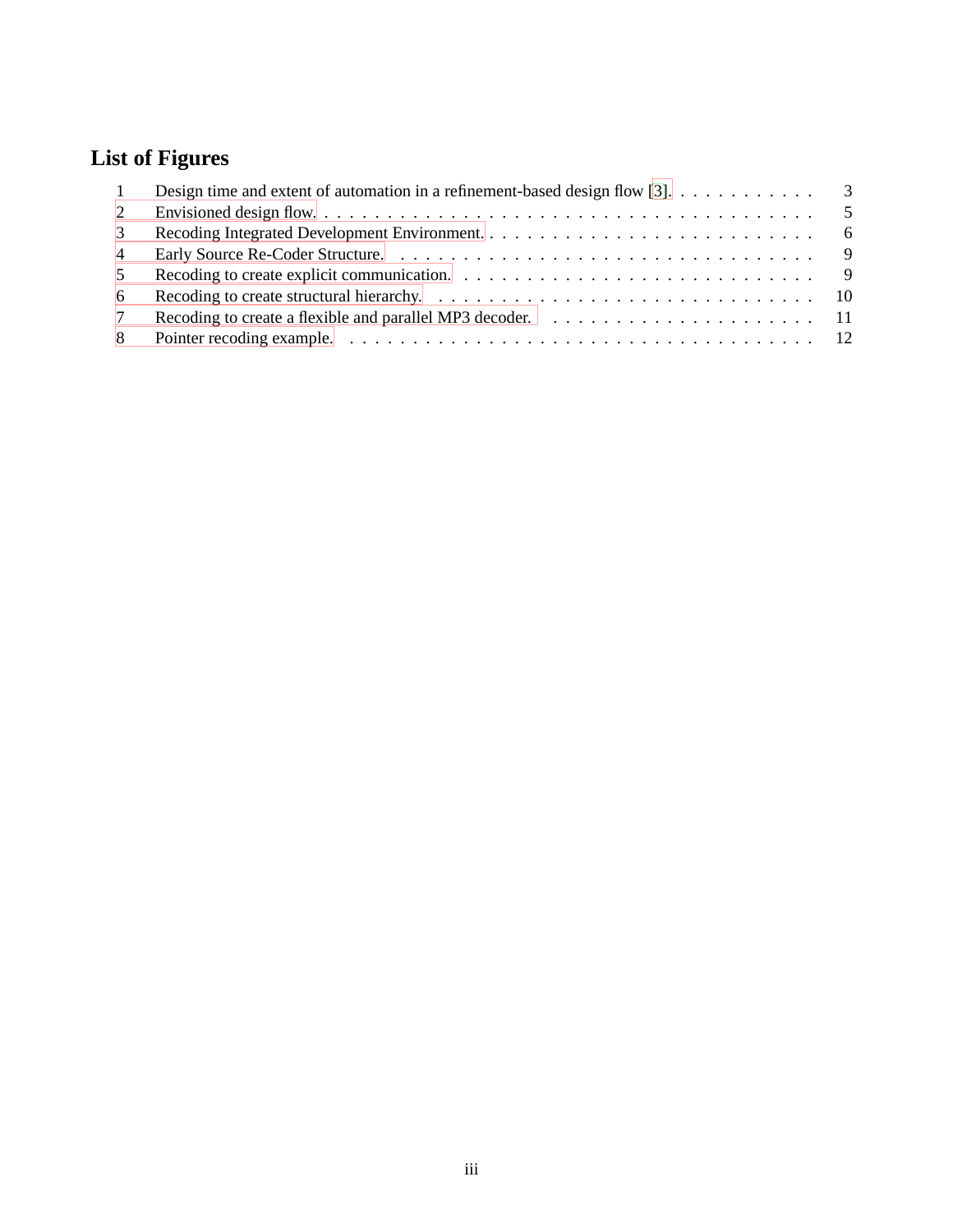## **List of Tables**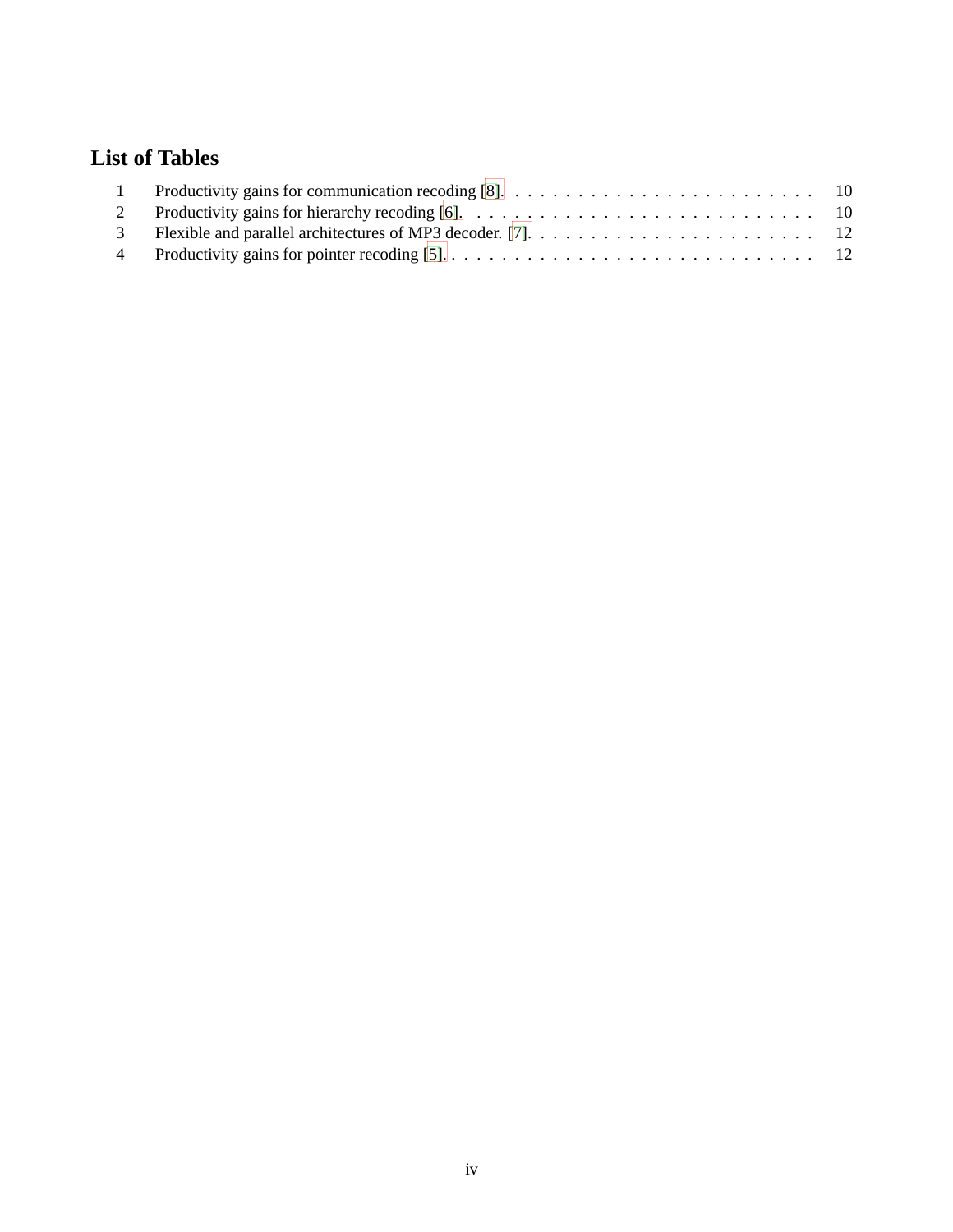### **RIDE: Recoding Integrated Development Environment**

#### **Rainer Dömer**

Center for Embedded Computer Systems University of California, Irvine Irvine, CA 92697-2625, USA <doemer@cecs.uci.edu> <http://www.cecs.uci.edu>

#### **Abstract**

*One solution to address the steadily growing complexity of embedded computer systems is the modeling at higher levels of abstraction using System-Level Description Languages (SLDL) such as SpecC or SystemC. However, writing such executable system models is error-prone and extremely time-consuming. Little has been done to support system designers in the tedious manual coding and re-coding tasks necessary in embedded system specification. With the Recoding Integrated Development Environment (RIDE), we aim to automate the process of describing embedded systems by use of advanced computer-aided design (CAD) techniques. Proper analysis and automation of the tasks involved in system modeling will allow to shorten the design time significantly. Also, quality improvements in the end design are expected if automation relieves the system designer from complex code analysis and tedious coding tasks, allowing uninterrupted focus on the critical tasks of system modeling and design space exploration. RIDE follows an advanced modeling technique called* designer-controlled re-coding *which largely automates the process of the creation of the system model. Using a combination of automatic and interactive transformations simultaneously on the source code and a graphical model representation, the proposed re-coding technique efficiently derives an executable parallel system model directly from available sequential reference code. Using a designer-controlled approach, the system designer utilizes his application knowledge and design experience, whereas the re-coder, an intelligent union of editor, compiler, and powerful transformation and analysis tools, realizes the complex analysis and model transformation tasks.*

### <span id="page-5-0"></span>**1 Introduction**

As we enter the information era, embedded computing systems have a profound impact on our everyday life and our entire society. With applications ranging from smart home appliances to video-enabled mobile phones, from real-time automotive applications to communication satellites, and from portable multi-media components to reliable medical devices, we interact and depend on embedded systems on a daily basis.

Over recent years, embedded systems have gained a tremendous amount of functionality and processing power and, at the same time, can now be integrated into a single Multi-Processor System-on-Chip (MPSoC). The design of such systems, however, faces great challenges due to the huge complexity of these systems. The system complexity grows rapidly with the increasing number of components that have to cooperate properly and in parallel. In addition, expectations grow while constraints are tightened. Last but not least, customer demand constantly requires a shorter time-to-market and thus puts high pressure on designers to reduce the design time for embedded systems.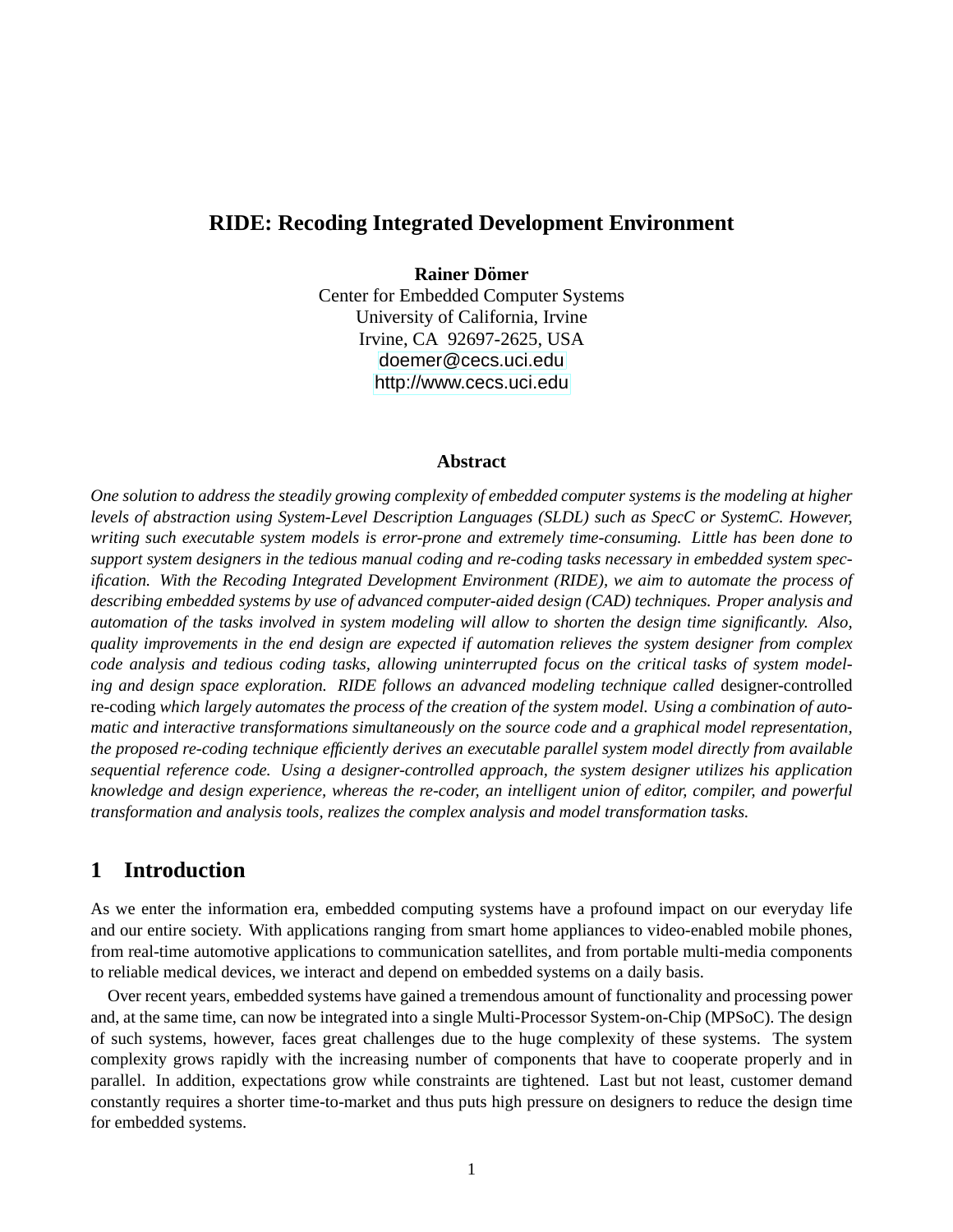#### <span id="page-6-0"></span>**1.1 Motivation**

The design roadmap [\[30\]](#page-19-0) of the international Semiconductor Industry Association ITRS predicts a significant productivity gap and anticipates tremendous challenges for the semiconductor industry in the near future. The 2004 update of the roadmap identifies system-level design as a major challenge to advance the design process. *System complexity* is listed as the top-most challenge in system-level design. As first promising solution to tackle the design complexity, the ITRS lists *higher-level abstraction and specification*. In other words, the most relevant driver to address the system complexity challenge is to raise the abstraction level. This is also emphasized in [\[28\]](#page-19-1).

#### <span id="page-6-1"></span>**1.2 Significance of Modeling**

In system level design, the importance of abstract modeling cannot be over-emphasized. Proper abstraction and modeling is the key to efficient and accurate estimation and successful implementation. However, in contrast to the great significance of abstraction and modeling, most research has focused on tasks *after* the design specification phase, such as simulation and synthesis. Little has been done to actually address the modeling problem. Difficulty is certainly one major obstacle. Also, the quality of a model is not straightforward to measure and compare.

A model is an abstraction of reality. More specifically, an embedded system model is an abstract representation of an actual or intended system. Only a well-designed model will accurately represent and define the properties of the end product, while allowing efficient examination and effective implementation.

Moreover, embedded system models must be executable. Execution of the model allows to simulate the behavior of the intended system and to measure properties beyond the immediate ones present in the model description. For example, simulation enables the prediction of properties such as performance and throughput.

The choice of the proper abstraction level is critical. Ideally, multiple well-defined abstraction levels are needed to enable gradual system refinement and synthesis, adding more detail to the design model with every step. In other words, a perfect model retains only the essential properties needed for the job at hand, and abstracts away all unneeded features. Then, as the design process continues, incrementally more features are added to the model.

#### <span id="page-6-2"></span>**1.2.1 Architecture analogy**

The architectural blueprints of a house can serve as a good analogy that shows the importance of efficient modeling.

An architect, charged with designing a new building, typically develops a set of models of her/his intended design in order to examine, document and exhibit the intended building features, the general floorplan, room sizes, etc. For example, to exhibit the aesthetic qualities of the design, the architect often builds an abstract paper model of the building that shows the three-dimensional design in small scale. For the actual building phase, however, a different model is needed. Here, the architect draws two-dimensional schematic blueprints for each floor which accurately show the location and dimensions of the walls, doors and windows, as well as water and gas pipes, etc.

In this analogy, the purpose of the abstract models is clear, as is the inclusion or omission of design features. Different models serve different purposes and therefore exhibit different properties. Moreover, the quality of the architectural model determines the quality of the resulting building.

Another critical aspect in this analogy is the use of computer-aided design (CAD) tools when designing the blueprints and models of a building. CAD tools with advanced 3D graphics are used to create, modify, and analyze building models, which in turn leads to efficient blueprint development and high-quality buildings.

In contrast, most embedded designers today still specify their system models using basic text editors, the equivalent of pencil and paper for building architects!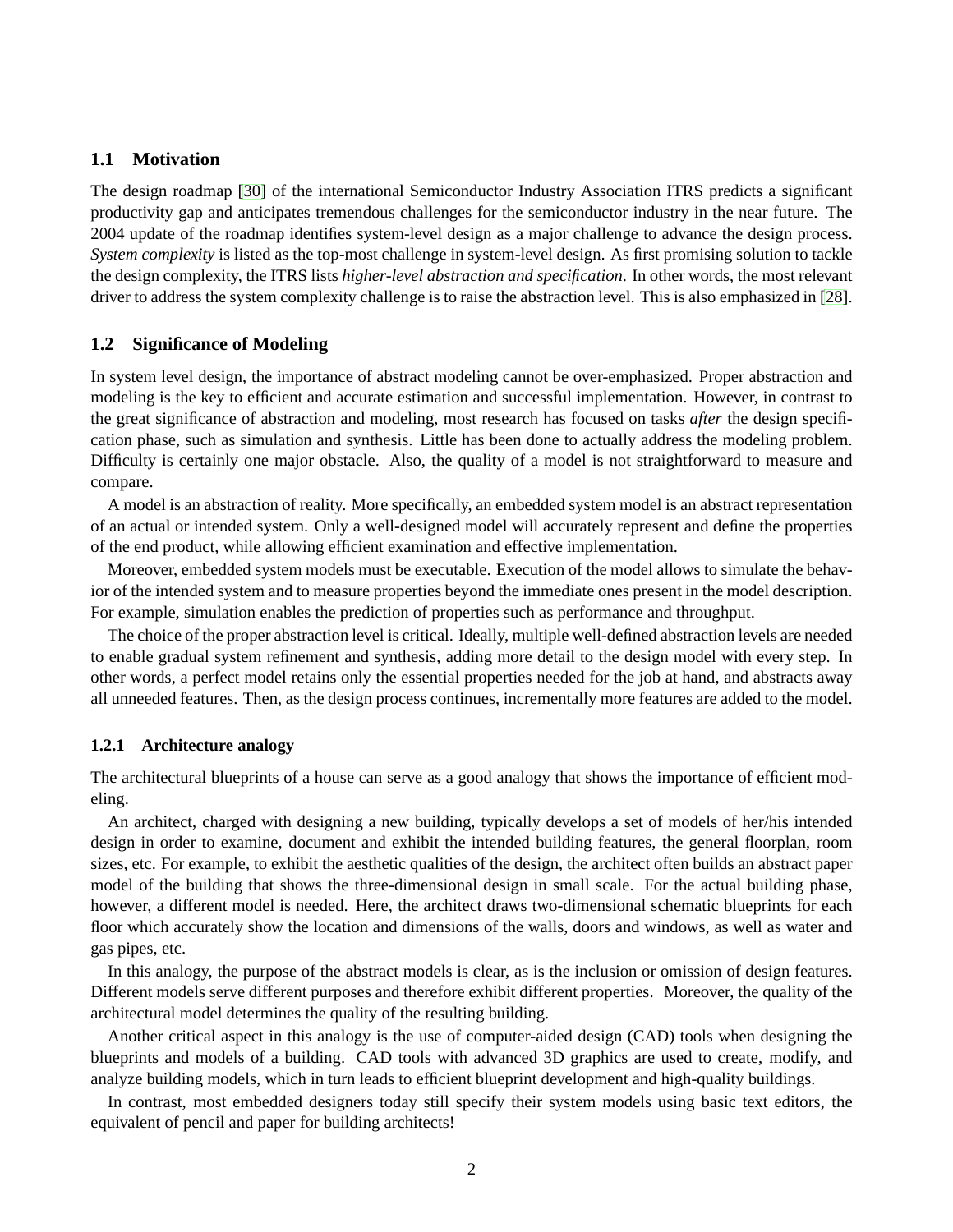#### <span id="page-7-0"></span>**1.3 Related Work**

Program transformations have been used for different areas, including to improve aesthetics, to parallelize applications, and to perform high level synthesis. Examples include SUIF [\[18\]](#page-18-3), Spark [\[17\]](#page-18-4), Artemis [\[26\]](#page-19-2), and Sprint [\[31\]](#page-19-3). Interactive program transformations of varying complexity are integrated into editors and programming environments, including Eclipse [\[23\]](#page-19-4), MSVC [\[25\]](#page-19-5), D-Editor [\[19\]](#page-18-5), Parascope [\[21\]](#page-19-6) and SUIF Explorer [\[22\]](#page-19-7). However, these are insufficient in creating MPSoC models. Code refactoring [\[13\]](#page-18-6) is a software engineering technique used in type-safe object-oriented programming languages. In contrast, our transformations target MPSoC design and are interactive and designer-controlled.

### <span id="page-7-1"></span>**2 Problem Definition**

In essence, the modeling and parallelization of embedded system models suffers from two main problems. First, modeling and parellelizing a system in a System-Level Description Language (SLDL) is extremely timeconsuming and considerably delays the development process. This creates a significant negative impact on design productivity. Second, most system-level design models today lack the quality needed for effective system synthesis, thus produce poor end designs. In other words, a specification model must be of highest quality, because its characteristics directly determine the quality of the end product.

#### <span id="page-7-2"></span>**2.1 Coding Bottleneck**

In the past, the system-level design community has focused on solving various problems of system synthesis. Researchers have been working towards design automation at various abstraction levels with the goal to automate steps in the design process and reduce the design time. Motivated by the need to meet the time to market and aggressive design goals like low power, high performance, and low cost, researchers have proposed various new methodologies based on system design automation. These technological advances have significantly reduced the development time of embedded systems. However, *design time is still a bottleneck* in the development of embedded systems.

One critical aspect neglected by the EDA community so far is the design specification phase where the intended design is captured and modeled for the model-driven design flow. Each design methodology expects a very specific design model for the tools to be successful. These models need to be either handwritten from scratch or manually modified from a reference model. While much of the research has focused on synthesis and refinement tools, little has been done to support the designer in forming these models.

Fig. [1](#page-7-3) shows a generic top-down system design methodology [\[14\]](#page-18-7). Following this system design flow, we have studied several industrial-size design examples, including a MP3 audio decoder [\[2\]](#page-17-4) and a GSM voice codec [\[15\]](#page-18-8). For the MP3 design example, Fig. [1](#page-7-3) shows the time spent for creating the design model in comparison to the refinement time using automated synthesis tools. Manually re-coding the reference implementation into a proper specification model took 12-14 weeks, whereas the entire implementation was completed in less than a single week of time. This and other examples confirm that *about 90% of the system design time is spent on coding and re-coding of the model*, even in the



<span id="page-7-3"></span>Figure 1: Design time and extent of automation in a refinement-based design flow [\[3\]](#page-17-2).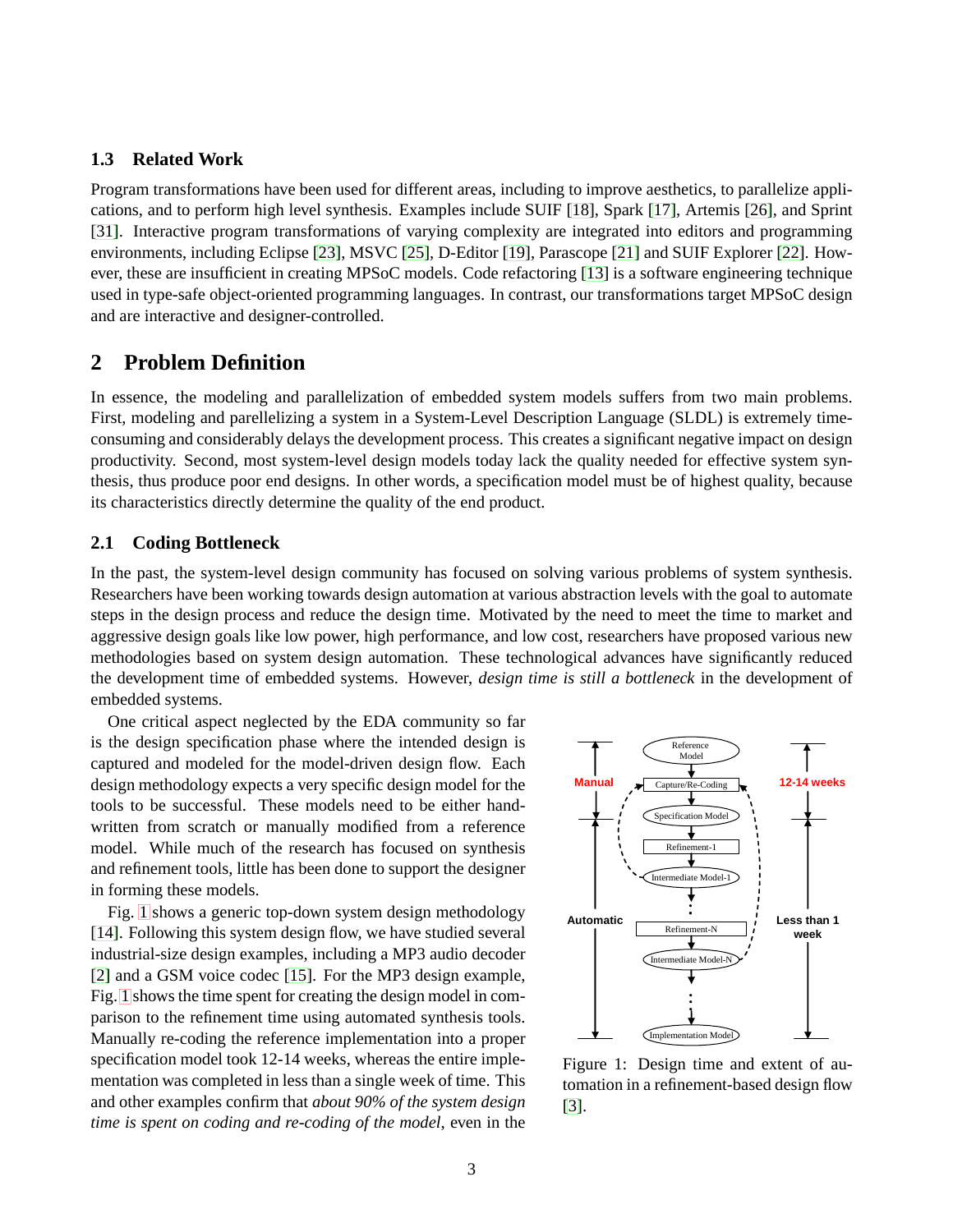presence of available reference code.

Moreover, we need to emphasize that model capturing is not a one time task. When a change in the design model is required for a refinement step down in the design flow, it is most often necessary to modify or *re-code* the input model. Such interruptions in the design flow cause costly delays.

#### <span id="page-8-0"></span>**2.2 Model Requirements**

The quality of the system specification model has a direct bearing on the effectiveness of the system exploration and synthesis tools. The *quality of the model* is determined by its analyzability, flexibility, and potential for concurrency.

*Analyzability* of the model is essential for automatic synthesis and verification. If the model cannot be statically analyzed, tools are often unusable or ineffective.

*Flexibility* in the model is necessary for design space exploration. In system design, flexibility increases with the separation of computation and communication in the model. Moreover, flexibility depends on proper model granularity which determines on the amount of possible design partitions, i.e. mappings to processors, hardware units, memories, and system busses.

Explicitly specified *concurrency* in the model is required in order to efficiently utilize the parallel target MP-SOC architecture. Whether the target platform consists of a multi- or many-core architecture, the available parallelism can only be exploited if it is apparent (explicitly expressed) in the model.

In summary, the time-consuming coding and re-coding of system models is a serious bottle-neck in the system design flow, and, at the same time, the quality of the model is most critical for successful implementation by use of automated tools.

## <span id="page-8-1"></span>**3 Recoding Methodology**

In the following, we describe the envisioned *Recoding Methodology* and show some initial results.

#### <span id="page-8-2"></span>**3.1 Computer-Aided Re-coding**

Since the quality of the design model has tremendous impact on the cost and quality of the resulting system implementation, creating and optimizing the model of the intended system is a critical task in the design process.

Our methodology is called *designer-controlled re-coding* and utilizes a *computer-aided* approach. This technique efficiently reduces the time of modeling through interactive automation [\[7,](#page-18-2) [8,](#page-18-0) [3,](#page-17-2) [4,](#page-17-5) [5\]](#page-17-3).

#### <span id="page-8-3"></span>**3.1.1 Re-coding approach**

Creating a well-written embedded system model involves separation of communication and computation, introducing proper granularity, and exposing concurrency. In addition, it is also necessary to realize the model in a SLDL, such as SystemC [\[16\]](#page-18-9) or SpecC [\[14\]](#page-18-7), as only these can capture systems containing both hardware and software components at different levels of abstraction.

In [\[9\]](#page-18-10) and [\[2\]](#page-17-4), we have manually converted a C reference implementation of a MP3 audio decoder into a properly structured MPSoC specification in SpecC SLDL. The series of transformations started with the creation of a testbench that separates the design under test (DUT) from the stimulus and monitor blocks used for simulation. Next, we introduced structural hierarchy in the design by encapsulating major functions and enclosing statements. Then, we localized global variables by restricting their scope, in order to expose any hidden communication in the design. Finally, we exposed potential concurrency in the design by forming parallel and pipelined computational blocks. Only after all these changes, we finally arrived at a suitable specification model ready for use in our system synthesis flow.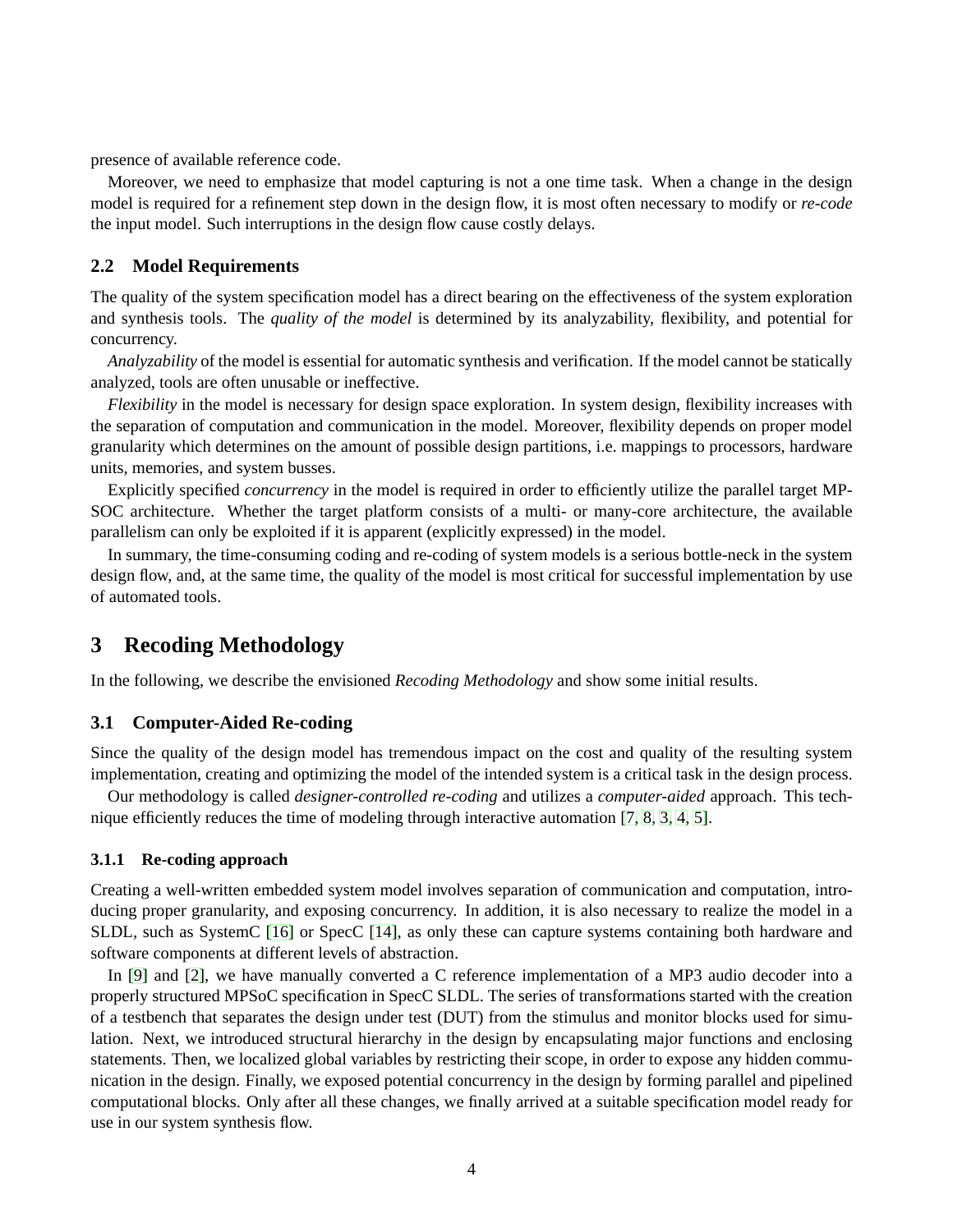Omitting any time needed for learning, we measured that the entire process of converting the given reference C code into a synthesizable SLDL description required 12-14 weeks for one full-time designer [\[3\]](#page-17-2). Clearly, design automation is needed to speed up this tedious coding and re-coding process.

However, to enable automation, we need to distinguish between *decision-making tasks*, that require human intelligence and experience, and *automatic tasks* that can be programmed and automatically executed. For example, higher-level tasks, such as determining task-level parallism in the design, or choosing the "right" set of functions for encapsulation, need to be performed by the experienced designer based on his application knowledge. On the other hand, smaller tasks, such as adding a port to a block, routing a signal through the design hierarchy, and re-scoping a variable, can be automated by use of proper data structures and CAD algorithms.

More specifically, tedious textual re-coding operations *can* be performed automatically, *if* the decisions to apply these operations are made by the designer. This way, the designer is relieved from mundane text editing tasks and can focus on the actual modeling decisions.

Another way to look at the recoding task, is the observation that today, regardless of their complexity, all modification operations are performed manually by the designer using a regular text editor. However, there is a large discrepancy between the task the designer wants to perform (i.e. encapsulating a function and its arguments into a behavior block with ports), and the commands the text editor offers (i.e. adding and deleting characters, lines, or text blocks). Thus, the idea of designer-controlled recoding is to put powerful analysis operations and source code transformations at the disposal of the designer, such that she/he can apply modeling decisions to the design automatically, and instantly by a "click of a button".

To summarize our approach, *computer-aided recoding*, unlike other program transformation approaches, keeps the designer in the loop and provides complete control to create and modify the design model. By making the modeling process interactive, we rely on the designer to concur, augment or overrule the automatic analysis results of the tools, and use the combined intelligence of the system designer and the advanced analysis and transformation tools for the coding, re-coding, and modeling tasks.

#### <span id="page-9-0"></span>**3.1.2 System design flow**



<span id="page-9-2"></span>Figure 2: Envisioned design flow.

In order to properly evaluate the proposed recoding techniques, we will integrate them into our existing system design flow. Fig. [2](#page-9-2) shows the overall envisioned design flow and the position of the recoding tool.

Our design flow starts with available C-based reference code that is readily available (often times for free) for most applications (e.g. JPEG, MPEG, MP3, H.264, etc.). This allows to jump-start the development with real code that is accurate and usually well-tested. We then use computer-aided recoding to generate an initial platform-agnostic design model for early system validation and estimation. Next, after platform capture and mapping [\[27\]](#page-19-8), we generate a transaction-level model (TLM) for design space exploration. For the final MPSoC implementation, we can then rely on our existing hardware, software, and interface synthesis tools [\[12\]](#page-18-11).

#### <span id="page-9-1"></span>**3.2 RIDE: Recoding Integrated Development Environment**

To aid the designer in system specification and modeling, we propose an Integrated Development Environment (IDE) for model re-coding. The *Recoding IDE* (RIDE) supports the designer-controlled interactive approach to automated coding and recoding as outlined above.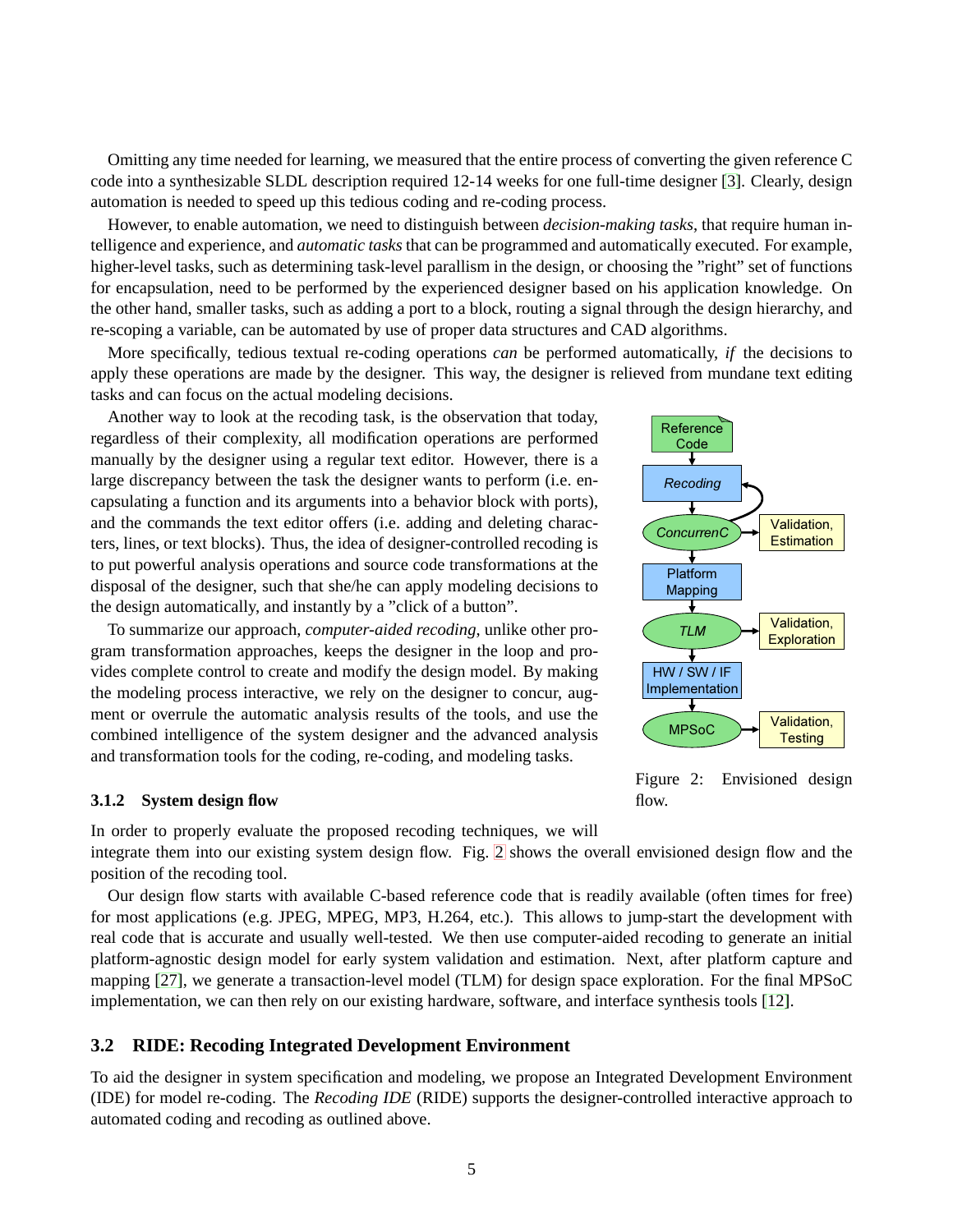RIDE tightly integrates interactive graphical and textual editors with the system-level tool chain for simulation, estimation, refinement, and synthesis. In other words, RIDE is an intelligent union of editor, compiler and powerful transformation and analysis tools.

RIDE supports re-coding of SLDL models at various levels of refinement and at different stages in the design flow. It can be used to re-code intermediate system design models, as well as the initial C reference implementation in order to produce a parallel and optimized system model.

The conceptual structure of the Recoding IDE is shown in Fig. [3.](#page-10-1) On the highest level, RIDE consists of a user



<span id="page-10-1"></span>Figure 3: Recoding Integrated Development Environment.

interface frontend, a complex data structure for model representation, and a backend of advanced system design tools.

#### <span id="page-10-0"></span>**3.2.1 RIDE frontend**

The RIDE frontend offers two main editors to the system designer, a graphical and a textual one. The textual editor maintains the SLDL source text of the design model and allows the usual navigation, modification, and editing tasks of modern text editors. Advanced features include syntax highlighting, auto-completion, semantic search, ctags, text folding, bookmarks, and undo/redo. Syntax and semantic support is provided for C-based languages, i.e. C and C++ programming languages, and SystemC [\[16\]](#page-18-9) and SpecC [\[11\]](#page-18-12) SLDLs.

The graphical editor presents a hierarchical diagram of the design model that can be used for visualization, navigation, and modification operations. Supported visualization operations include zoom/unzoon, selection of hierarchy depth, display of connectivity (ports, busses, channels), and highlighting of objects. On the other hand, graphical editing is supported by rename, add, move, delete, and cut/copy/paste operations for blocks (modules/behaviors), channels, interfaces, variables, ports, and connections.

Both editors are linked and constantly synchronized. Any change applied to the design in one editor instantly is reflected in the other editor as well. In other words, both editors maintain the same design model, and just display the model in a different perspective (textual view, graphical view). Note that the synchronization of the editors is instantaneous, on a key stroke or click of a button, and is accomplished by use of an advanced super data structure (see Section [3.2.2](#page-11-0) below).

The RIDE frontend also controls the backend design tools using a convenient graphical user interface (GUI) with the usual tool bars, menu structures, and dialog windows. Moreover, the RIDE backend tools can be called directly from the design objects shown in the editors. Thus, when the designer points to and highlights any object, such as a channel icon in the graphical editor or a channel name in the textual interface, a context menu pops up with applicable and available operations. For example, when the designer points to a channel instance, the list of possible operations contains renaming, copying, deleting, changing the scope, and finding dependents and connected ports.

To facilitate an efficient implementation, we can use the Eclipse [\[23\]](#page-19-4) IDE as base framework. Some early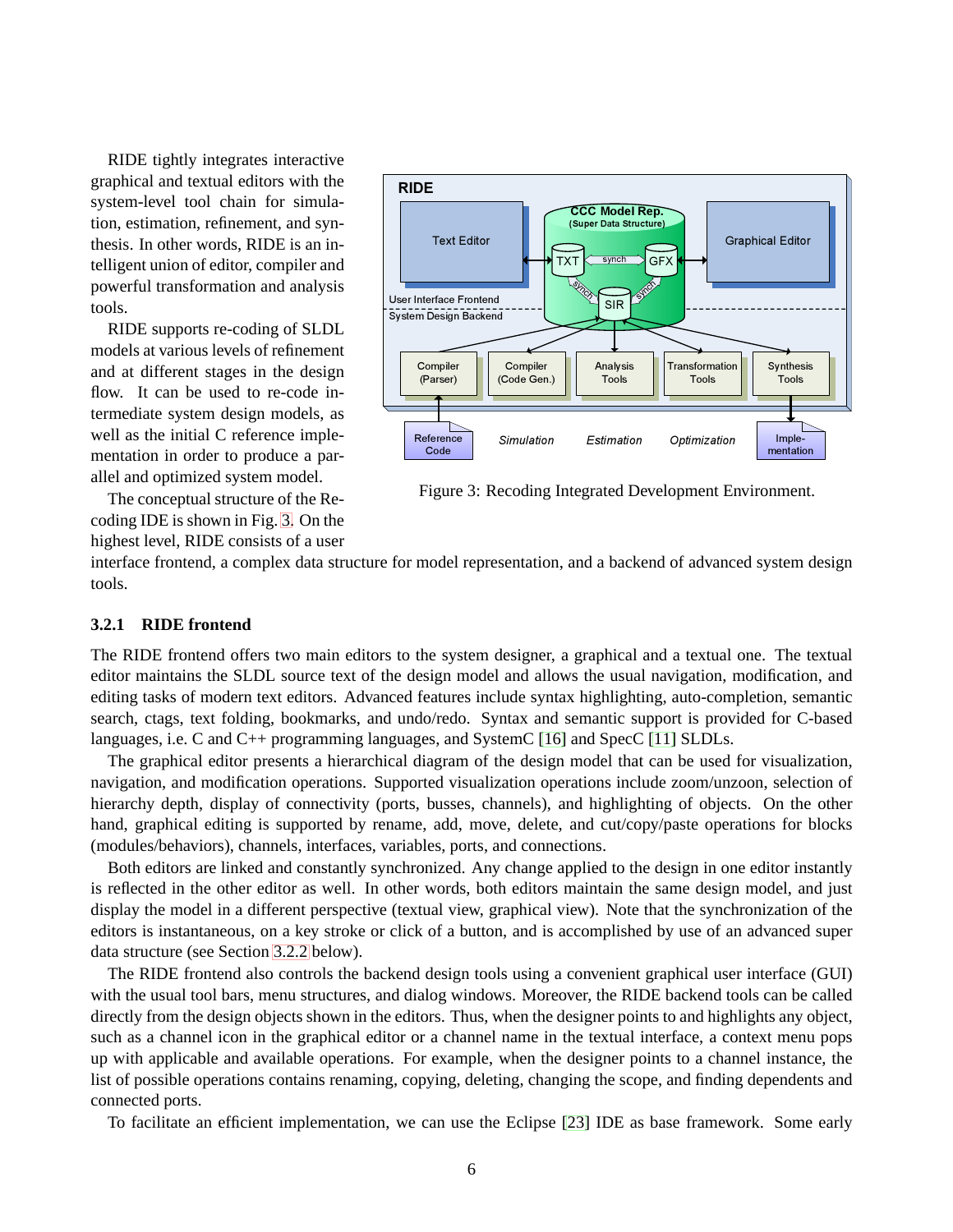<span id="page-11-0"></span>experiments confirm that most (if not all) features listed above can be implemented as regular plug-in modules.

#### **3.2.2 RIDE super data structure**

At the core of the Recoding IDE, a complex data structure maintains a comprehensive, coherent, and consistent (CCC) model representation. The CCC model representation is a super data structure that combines three dedicated data structures, a textual model representation (TXT), a graphical model representation (GFX), and a syntax-independent representation (SIR).

The textual model representation (TXT), also known as the document object, represents the design model as program text specified in a system-level description language (SLDL). Ideally, RIDE would support both SystemC [\[16\]](#page-18-9) and SpecC [\[11\]](#page-18-12) SLDLs. In other words, the TXT representation is implemented by use of a regular text data structure used in a text editor, essentially consisting of lines of text, and augmented by support for ctags, syntax-highlighting, and other advanced features (which the Eclipse framework supports).

The graphical model representation (GFX) is a complex object-oriented data structure that describes the graphical hierarchy chart of the design in form of its coordinates, sizes, colors, and so on. Here, one can use the existing facilities in the Eclipse framework as basis, possibly augmented with special graphics by use of the commercial Qt GUI libary [\[1\]](#page-17-6) (by Trolltech [\[20\]](#page-18-13)).

The syntax-independent representation (SIR) [\[32,](#page-19-9) [10\]](#page-18-14) is the central data structure for compilation, analysis, and transformation tools. It contains an abstract syntax tree (AST) of the design model that corresponds to the textual representation (TXT). In addition, the SIR contains full-fledged type and symbol tables, necessary to support compiler tasks such as parsing, semantic checking, static analysis, optimization, and code generation. Note that this data structure also maintains source code comments and position information so that a code generator can re-generate the source code for use in the TXT representation. Most notably, the SIR data structure is the basis for analysis tools toward early system estimation, for transformation tools toward re-coding, modeling and optimization, and for synthesis tools toward the final system implementation.

The three basis data structures, TXT, GFX and SIR, are combined into a RIDE super data structure that keeps the design model accurately reflected and updated in each representation. Sychronization functions (*synch* in Fig. [3\)](#page-10-1) are used for this purpose. Any change to one of the three data structures is immediately synchronized with the others, such that after each modification or transformation, all data structures consistently reflect the resulting model.

We would like to emphasize that this instant synchronization of the different data structures becomes a key part of RIDE. While it is ambitious to maintain a comprehensive, coherent, and consistent super data structure, it is certainly feasible, even if synchronization has to occur frequently, i.e. after every key stroke in the text editor. As we see below in Section [4,](#page-13-0) an early prototype implementation of two synchronized data structures (TXT and SIR) showed sufficient responsiveness, even though an ad-hoc file interface was used for the synchronization operations.

#### <span id="page-11-1"></span>**3.2.3 RIDE backend**

The RIDE backend is envisioned as a powerful set of analysis and transformation tools that the designer can invoke directly from the two editors. The results of these operations are directly reflected in the editors as well. In other words, the analysis and transformation tools build the core of the re-coding environment.

To provide an overview about envisioned analysis and transformation tasks, we can categorize the re-coding operations into three classes.

**Analysis functions** provide static analysis, such as dependency information, on the objects in the model without introducing any changes to it. As such, analysis can, for example, provide information to the designer about potential for parallel execution of blocks and/or functions. Conceptually, analysis function include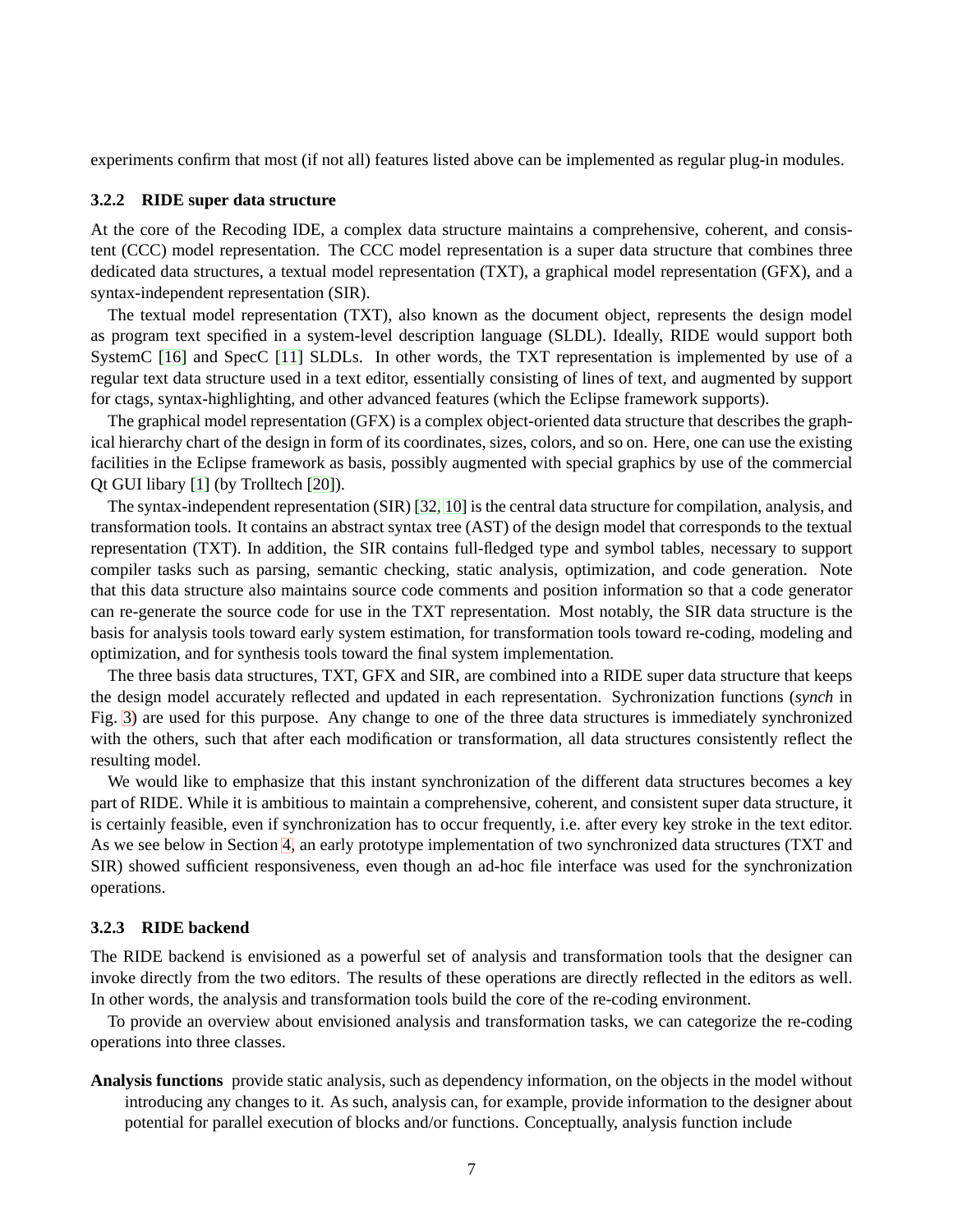- revealing dependencies,
- check for potential concurrency, and
- general analysis for program comprehension.

Example operations in this category include determining the usage of variables, introducing concurrency, and generating dependency graphs.

**Structural transformations** change the structure of the design model by introducing and/or removing computational blocks, channels, and functions. In this category, we further distinguish

- granularity transformations,
- composition transformations,
- re-organizing transformations, and
- connectivity transformations.

Introducing new blocks (modules/behaviors), composing hierarchical blocks, splitting and/or merging blocks (to adjust the design granularity) are some examples of structural transformations.

**Functional transformations** modify computational blocks, functions, and variables. This category can be further subdivided into

- transformations to contain communication,
- transformation to break dependencies, and
- pruning transformations.

Localizing global variables, breaking composite data types into smaller data types, and trimming the width of wider data types into optimized bit vectors, are some examples of transformations in this category.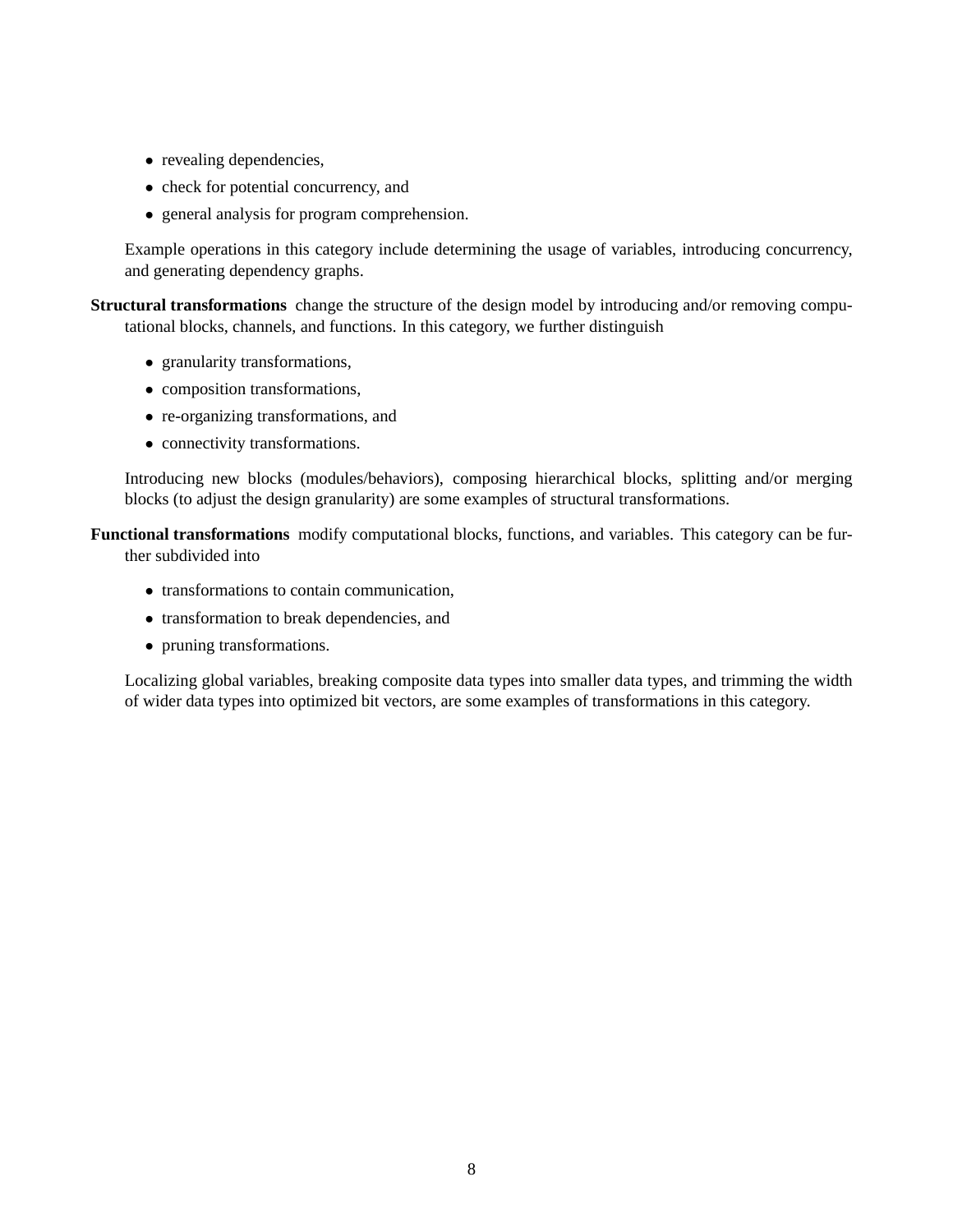### <span id="page-13-0"></span>**4 Preliminary Results**

To demonstrate the feasibility of the proposed RIDE approach, and to estimate the productivity gains that can be expected, we have implemented a simple textual recoder [\[3\]](#page-17-2) and obtained promising preliminary results that we will review in the following sections.

#### <span id="page-13-1"></span>**4.1 Source Recoder**

In an early implementation, we have implemented a source re-coder [\[3\]](#page-17-2) based on an existing QT [\[20\]](#page-18-13) and Scintilla [\[29\]](#page-19-10) based textual editor. In this extended text editor, the designer can call a small set of analysis and transformation operations by clicking on added buttons in the Graphical User Interface (GUI) provided by the editor.

Fig. [4](#page-13-3) shows the software architecture of our preliminary source re-coder, consisting of 5 components, a text editor, a data structure (abstract syntax tree, AST), a preprocessor and parser, a code generator, and a set of initial transformation tools.

Compared to the envisioned Recoding IDE in Fig. [3,](#page-10-1) this early imple-



<span id="page-13-3"></span>Figure 4: Early Source Re-Coder Structure.

mentation has no support for graphical editing (no GFX data structure), and lacks many other aspects. Most notably, the synchronization functions between the two data structures are implemented in a simple ad-hoc fashion. After changes in the text editor, the AST data structure is recreated by writing all source code into a file, and calling the C preprocessor and the SLDL parser on that file. In other words, the AST is built from scratch every time the text changes. Vice versa, the entire text file is replaced with a new file generated by a code generator when the AST changes due to a transformation operation.

Clearly, this ad-hoc implementation needs major improvement. Nevertheless, it allows us to gauge the feasibility of RIDE and even estimate the benefits and expected productivity gains.

#### <span id="page-13-2"></span>**4.2 Communication Recoding**

Communication exploration is critical in MPSoC design. Given a design model with explicit communication, design space exploration can be conducted automatically. However, the communication in the design needs to be clearly exposed in the model by using and connecting standard communication channels. This, unfortunately, requires significant time in re-writing the model.

In [\[8\]](#page-18-0), we have introduced our re-coding approach that is based on decision making



<span id="page-13-4"></span>Figure 5: Recoding to create explicit communication.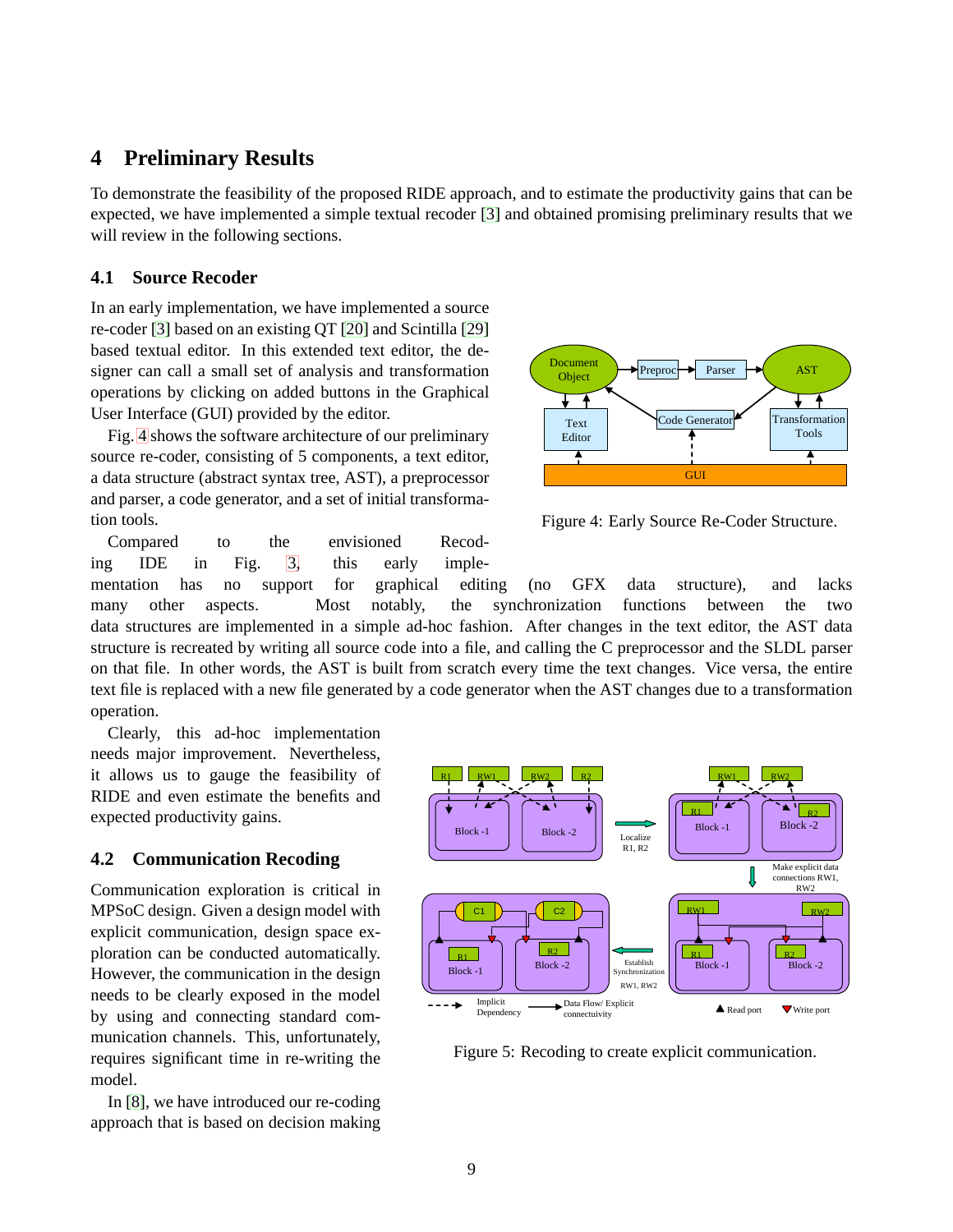by the designer ("designer-in-the-loop") and automation of the model analysis and transformation tasks. In particular, we have developed 3 code transformations to expose communication, namely (1) localizing global variables, (2) establishing explicit connectivity, and (3) introducing synchronization. Fig. [5](#page-13-4) shows these transformations in an overview.

We have implemented these communication recoding transformations in our preliminary source recoder, and have estimated the resulting productivity gain in comparison with manual editing. Table [1](#page-14-2) shows the results for three real-life examples. For each example, we have used our re-coder to expose the communication in the models, which involves the transformations (1) through (3). Table [1](#page-14-2) shows the times measured using the re-coder compared to estimated manual times. It also shows the resulting productivity gains, more than 100x for each example.

#### <span id="page-14-0"></span>**4.3 Hierarchy Recoding**

Structural hierarchy is a critical property needed in system design models. With a well-structured model, design exploration can evaluate various partitions by grouping and re-grouping different blocks and mapping them onto different components in the target architecture. The lack of structural hierarchy and the presence of ambiguities prohibits the direct use of flat C code. Design exploration and system synthesis tools require models with clean structural hierarchy, where all the computation blocks are properly encapsulated and have a statically analyzable interface. The quality of this input SoC model directly determines the effectiveness of the system design tools. Thus, creating a suitable structural hierarchy of behavioral blocks is critical. Moreover, it is also very time consuming when performed manually.

| Properties                   | <b>JPEG</b>           | MP3  | <b>GSM</b> |
|------------------------------|-----------------------|------|------------|
| Global Variables localized   | 8                     | 70   | 83         |
| New Ports added              | $\mathcal{D}_{\cdot}$ | 146  | 163        |
| New Channels added           |                       | 6    |            |
| Re-coding time (secs)        | 27                    | 246  | 260        |
| Estimated Manual time (mins) | 53                    | 497  | 585        |
| <b>Productivity gain</b>     | 117x                  | 121x | 135x       |

<span id="page-14-2"></span>Table 1: Productivity gains for communication recoding [\[8\]](#page-18-0).



(a) Partial function hierarchy in MP3 code (b) Structural hierarchy in the MP3 code

<span id="page-14-1"></span>Figure 6: Recoding to create structural hierarchy.

In [\[6\]](#page-18-1), we have developed a set of automatic source code transformations that allows to create models with structural hierarchy from C reference code. The transformations use the given functional hierarchy to create a behavior tree with static interfaces. For the example of an MP3 decoder application, the creation of structural hierarchy is illustrated in Fig. [6.](#page-14-1)

Following our recoding methodology, the designer selectively chooses significant functions and statement blocks to be encapsulated and interactively invokes the automated code transformations.

Using our source recoder, we have applied these transformations to a set of industrial design examples, as listed in Ta-

| Properties                 | <b>JPEG</b>       | Float-point MP3   | Fix-point MP3     | <b>GSM</b>        |
|----------------------------|-------------------|-------------------|-------------------|-------------------|
| Lines of C code            | 1Κ                | 3K                | 10K               | 10K               |
| C Functions                | 32                | 30                | 67                | 163               |
| Lines of SpecC code        | 1.6K              | 7Κ                | 13K               | 7Κ                |
| Behaviors created          | 28                | 43                | 54                | 70                |
| Re-coding time             | $\approx$ 30 mins | $\approx$ 35 mins | $\approx$ 40 mins | $\approx$ 50 mins |
| Manual time                | $1.5$ week        | 3 weeks           | 2 weeks           | 4 weeks           |
| <b>Productivity factor</b> | 120x              | 205x              | 120x              | 192x              |

<span id="page-14-3"></span>Table 2: Productivity gains for hierarchy recoding [\[6\]](#page-18-1).

ble [2.](#page-14-3) Each of these examples spanned a few thousand lines of code. The table provides the number of functions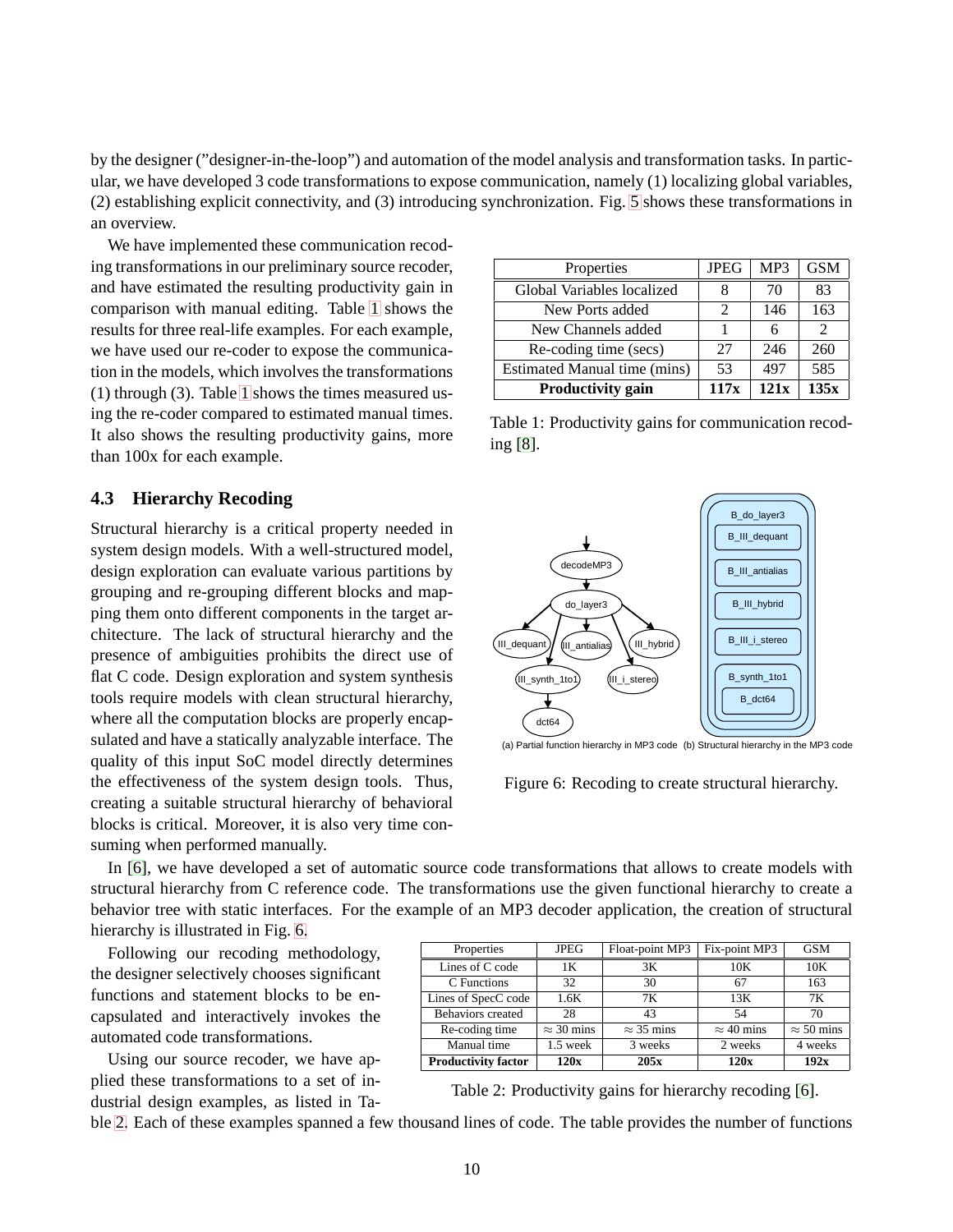in the input C code and the number of behaviors that were introduced to create a well-structured MPSoC model. The behaviors were created by encapsulating functions and statements, chosen based on our application knowledge. Using the automatic transformations in the source recoder, the models were created in a matter of minutes.

Earlier, very similar transformations were conducted manually on these examples by different designers. This manual recoding took weeks of development time, as shown in Table [2.](#page-14-3) Using our source recoder, the wellstructured SoC models were created in the order of minutes instead of weeks, resulting in large productivity gains.

#### <span id="page-15-0"></span>**4.4 Parallel and Flexible Recoding**

Concurrency and flexibility are two critical features of a MPSoC model. Concurrency in the model is necessary to exploit the parallel resources available on the multi- or many-core platform. Flexibility is necessary for freedom in design space exploration.

However, two main factors limit today's compilers in generating a parallel and flexible MPSoC specification automatically from a sequential monolithic application: first, the heterogeneous nature of MPSoCs with customized processors and non-regular memory hierarchy, and second, the complexity of the unstructured input application. Completely automatic compilers, though successful in extracting instruction level parallelism on shared-memory architectures, cannot expose task level parallelism which requires application-specific knowledge.

In contrast, we propose to create parallel and flexible models based on iterative designer-controlled transformations, instead of a monolithic completely automatic compilation. The discrete transformation steps are combined by the designer to create the desired specification model.

In [\[7,](#page-18-2) [4\]](#page-17-5), we have proposed a designer-controlled approach to create a parallel and flexible MPSoC model. In particular, we have developed a set of six code and data partitioning transformations that can split loops and composite variables to expose concurrency and create flexibility. Our transformations include loop splitting, vector and composite data structure partitioning, variable localization, and synchronization of shared data. These transformations implement re-coding tasks that are intuitive even to a programmer with limited compiler knowledge.



<span id="page-15-1"></span>Figure 7: Recoding to create a flexible and parallel MP3 decoder.

Fig. [7](#page-15-1) illustrates the data parallelism exposed in a MP3 decoder using our source re-coder. With the model created in Fig. [7,](#page-15-1) we could explore two distributed parallel design alternatives and two sharedmemory based parallel architectures.

Table [3](#page-16-2) show the results for the different fix-point MP3 implementations. For each design, the tables list the main components and their clock frequencies, as well as the performance achieved in decoding one frame of MP3 data. Note that a frame must be decoded in less than 26.12 ms. This timing constraint is only met by 5 out of the 10 possible architectures, as shown in the last row of the Table [3.](#page-16-2) Note that the required performance was met only due to the explicit parallelism exposed by our transformations. This clearly shows that the parallelism exposed through our trans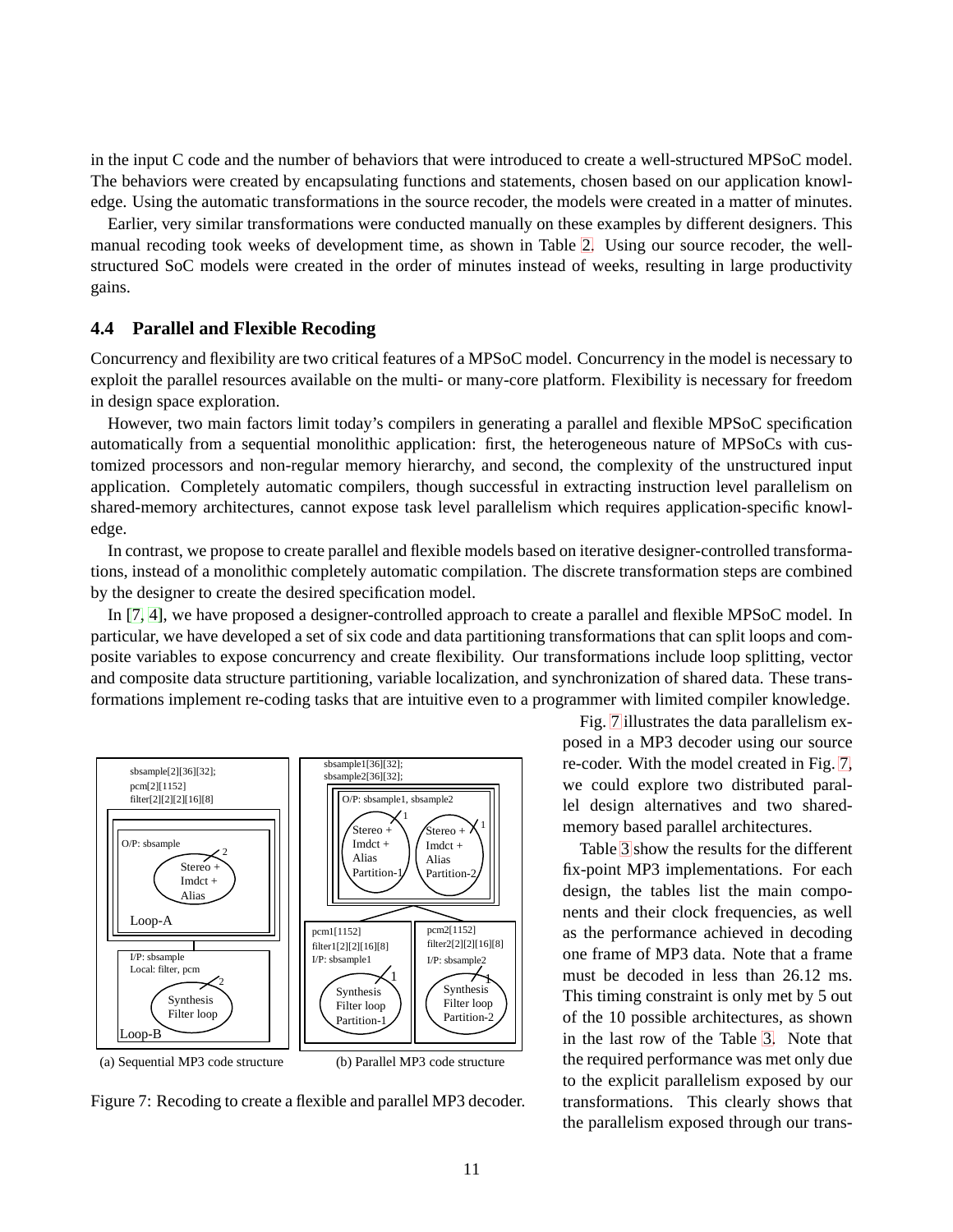<span id="page-16-0"></span>formations is indeed effective.

#### **4.5 Pointer Recoding**

Due to the wide availability of C reference applications, the design of today's embedded systems often starts from C reference code typically obtained from open-source projects and standardizing committees. These C models are reused to create a system model in the desired SLDL. Though

| Models               | $Arch-1$           | $Arch-2$           | $Arch-3$           | Arch-4             | Arch-5             |
|----------------------|--------------------|--------------------|--------------------|--------------------|--------------------|
|                      | <b>ARM7TDMI</b>    | <b>ARM7TDMI</b>    | <b>ARM7TDMI</b>    | <b>ARM7TDMI</b>    | <b>ARM7TDMI</b>    |
|                      | (50MHz)            | (50MHz)            | (50MHz)            | (50MHz)            | (50MHz)            |
|                      |                    | 1 HW               | 1 HW               | 2 HW               | 2 HW               |
|                      |                    | (100MHz)           | (100MHz)           | (100MHz)           | (100MHz)           |
|                      |                    |                    | Shared Mem.        |                    | Shared Mem.        |
| TLM                  | $48.62 \text{ ms}$ | $32.12 \text{ ms}$ | $32.12 \text{ ms}$ | $17.27 \text{ ms}$ | $17.27 \text{ ms}$ |
| <b>BFM</b>           | 48.90 ms           | 33.83 ms           | $36.08$ ms         | $20.33$ ms         | $21.23 \text{ ms}$ |
| $< 26.12 \text{ ms}$ |                    |                    |                    | OК                 | OK.                |

<span id="page-16-2"></span>Table 3: Flexible and parallel architectures of MP3 decoder. [\[7\]](#page-18-2).

this code reuse speeds up the design process, it poses numerous challenges. The presence of pointers in the input C code is one such issue.

The ambiguity introduced by the use of pointers in the C code presents serious problems to system design tools. Most of today's synthesis and verification tools are not designed to handle pointers, as their primary goal is to address other tasks. To overcome this limitation, designers invest significant time and effort to create definitive unambiguous system models by recoding pointers.

| 1.<br>2. | int a[50], ab[50][16];<br>int $v1, v2, x, y$ ;                   | 1.<br>2. | int a[50], ab $[50][16]$ ;<br>int $v1, v2, x, y$ ;         |
|----------|------------------------------------------------------------------|----------|------------------------------------------------------------|
| 3.       | int *p1,*p2, *p3, *p4, (*p5)[16], p6; 3. int ip3, ip4, ip5, ip6; |          |                                                            |
| 4.       | $p1 = \&x$ ;                                                     | 4.       | // <i>Nothing here</i>                                     |
| 5.       | $\mathrm{p1} = \mathrm{y+1}$ ;                                   | 5.       | $x = y+1$ ;                                                |
|          | 6. if (condition) $p2 = & v1$ ;                                  | 6.       | if(condition) $p2 = & v1$ ;                                |
|          | 7. else $p2 = &22$ ;                                             |          | 7. else $p2 = &22$ ;                                       |
|          | 8. $\text{*p2} = 5$ ;                                            |          | 8. $\text{*p2} = 5$ ;                                      |
|          | 9. $p3 = \&ab[40][10];$                                          |          | 9. ip3 = 10;                                               |
|          | 10. $\approx p3 = 100$ ;                                         |          | 10. $ab[40][ip3] = 100;$                                   |
|          | 11. $p4 = a$ ;                                                   |          | 11. $ip4 = 0$ ;                                            |
|          | 12. $p4++$ ;                                                     |          | 12. $ip4++$ ;                                              |
|          | 13. $\frac{1}{2}p4++=1$ ;                                        |          | 13. $a[ip4++] = 1$ ;                                       |
|          | 14. $p5 = \&ab[5]$ ;                                             |          | 14. $ip5 = 5$ ;                                            |
|          | 15. $p6 = p4 + v1$ ;                                             |          | 15. $ip6 = ip4 + v1$ ;                                     |
|          | (a) Code with pointers                                           |          | (b) Code with $p1$ , $p3$ , $p4$ , $p5$ , $p6$ substituted |

Figure 8: Pointer recoding example.

<span id="page-16-1"></span>lyzed, can be manually resolved through the editor.

The main advantage of recoding pointers is to enhance program comprehension for the designer and to make the model conducive for tools with limited or no capability to handle pointers. Our interactive source recoder makes pointer recoding feasible and enables it to be useful on real-life embedded source codes. Our pointer recoder was effective in recoding 83% of the pointers in the embedded MyBench benchmark [\[24\]](#page-19-11).

In [\[5\]](#page-17-3), we have developed pointer recoding that can replace pointers in C code with actual variables. Our transformation recodes most pointer expressions and can recode even pointers that are used across functions and behaviors. Fig. [8](#page-16-1) shows a typical pointer recoding example.

In general, resolving pointer ambiguity is a hard problem and a complete solution is not available. Hence, to be effective on real-life examples, pointer recoding needs to be interactive. By following our designer-controlled recoding methodology, the designer can selectively recode problematic pointers in the desired scope, and realize the code transformation *on-the-fly*. Pointers, that cannot be statically ana-

| <b>Quantities</b>            | <b>GSM</b>         | Fix-Point MP3      | Floating-Point MP3 |
|------------------------------|--------------------|--------------------|--------------------|
| Lines of C code              | 13K                | 8.7K               | 3.6K               |
| Functions in C Model         | 163                | 67                 | 30                 |
| Behaviors in Spec. Model     | 70                 | 54                 | 43                 |
| Interfering pointers         | 17                 | 23                 | 16                 |
| Pointers recoded             | 17                 | 22                 | 14                 |
| Automatic Re-coding time     | $\approx 1.5$ min  | $\approx 1.5$ min  | $\approx$ 1 min    |
| <b>Estimated Manual time</b> | $170 \text{ mins}$ | $220 \text{ mins}$ | $140 \text{ mins}$ |
| <b>Productivity factor</b>   | 113x               | 146x               | 140x               |

<span id="page-16-3"></span>Table 4: Productivity gains for pointer recoding [\[5\]](#page-17-3).

To estimate the productivity gains, we applied the source recoder to two MP3 audio decoders and a GSM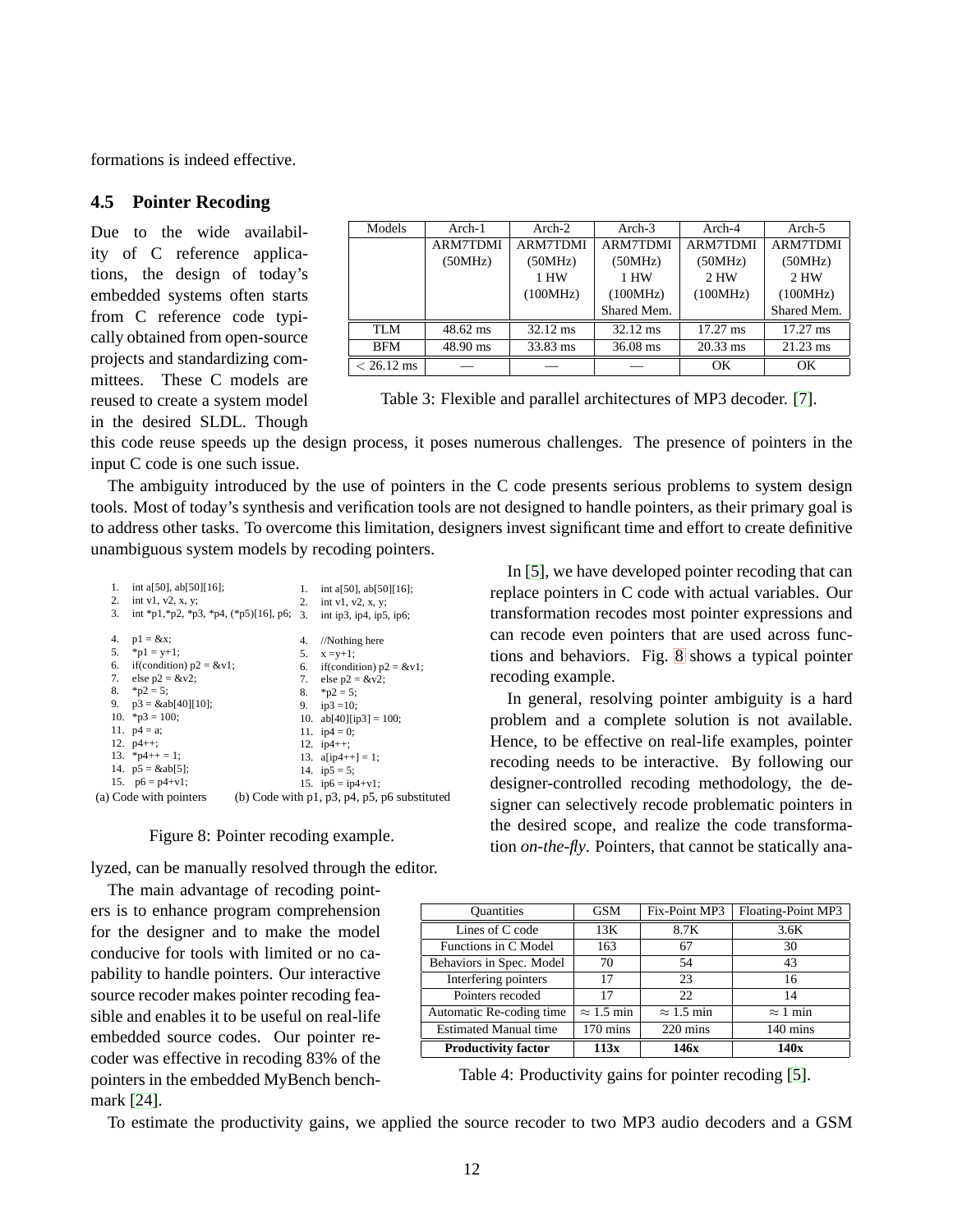vocoder application, each spanning thousands of lines of code. From these C codes, we created a model in SLDL suitable for design exploration and synthesis. The design tools successfully performed design space exploration by mapping code and data partitions in the model to different processors and memories. This required that the input model is free of pointers.

Using our source recoder, the pointers were eliminated in a matter of minutes, as shown in Table [4.](#page-16-3) In the absence of our pointer recoder, the designer must perform the recoding steps manually. The manual time shown in Table [4](#page-16-3) is estimated using an average time of 10 minutes per pointer recoding. Clearly, using our pointer recoding approach results in large productivity gains.

## <span id="page-17-0"></span>**5 Conclusion**

In this report, we address the critical problem of modeling and parallelization of embedded systems. We have described a *re-coding methodology*. We automate the process of modeling by use of *computer-aided re-coding*. This allows to derive a flexible parallel system model straight from available reference code and thereby drastically shorten the design time.

Our preliminary experiments support the expectation of high productivity gains. Our combination of automatic transformations and interactive control carries potential not only for MPSoC architectures, but also toward general-purpose multi- and many-core processing.

Using designer-controlled computer-aided re-coding, complex model transformations can be realized instantly by a click of button. Thus, tedious coding tasks like exposing communication can be performed in the order of seconds, instead of hours. Moreover, for code transformations of higher complexity, such as converting longer sections of reference code automatically into flexible and parallel design models, even higher productivity gains are expected.

In the long run, our re-coding technique may even have potential to solve the parallel programming problem. Starting from available reference code, the combination of automatic transformations and designer control promises to quickly generate a flexible system model suitable for general parallel architectures. This not only includes MPSoC platforms, but also general-purpose multi- and many-core processors.

## <span id="page-17-6"></span><span id="page-17-1"></span>**References**

- <span id="page-17-4"></span>[1] Jasmin Blanchette and Mark Summerfield. *C++ GUI Programming with Qt 3*. Prentice Hall, February 2004.
- [2] Pramod Chandraiah and Rainer Dömer. Specification and design of an MP3 audio decoder. Technical Report CECS-TR-05-04, Center for Embedded Computer Systems, University of California, Irvine, May 2005.
- <span id="page-17-2"></span>[3] Pramod Chandraiah and Rainer Dömer. An Interactive Model Re-Coder for Efficient SoC Specification. In Achim Rettberg, Mauro C. Zanella, Rainer Dömer, Andreas Gerstlauer, and Franz J. Rammig, editors, *Embedded System Design: Topics, Techniques and Trends*, Boston, MA, 2007. Springer.
- <span id="page-17-5"></span>[4] Pramod Chandraiah and Rainer Dömer. Designer-Controlled Generation of Parallel and Flexible Heterogeneous MPSoC Specification. In *Proceedings of the Design Automation Conference (DAC)*, June 2007.
- <span id="page-17-3"></span>[5] Pramod Chandraiah and Rainer Dömer. Pointer re-coding for creating definitive MPSoC models. In *Proceedings of the International Conference on Hardware/Software Codesign and System Synthesis*, Salzburg, Austria, September 2007.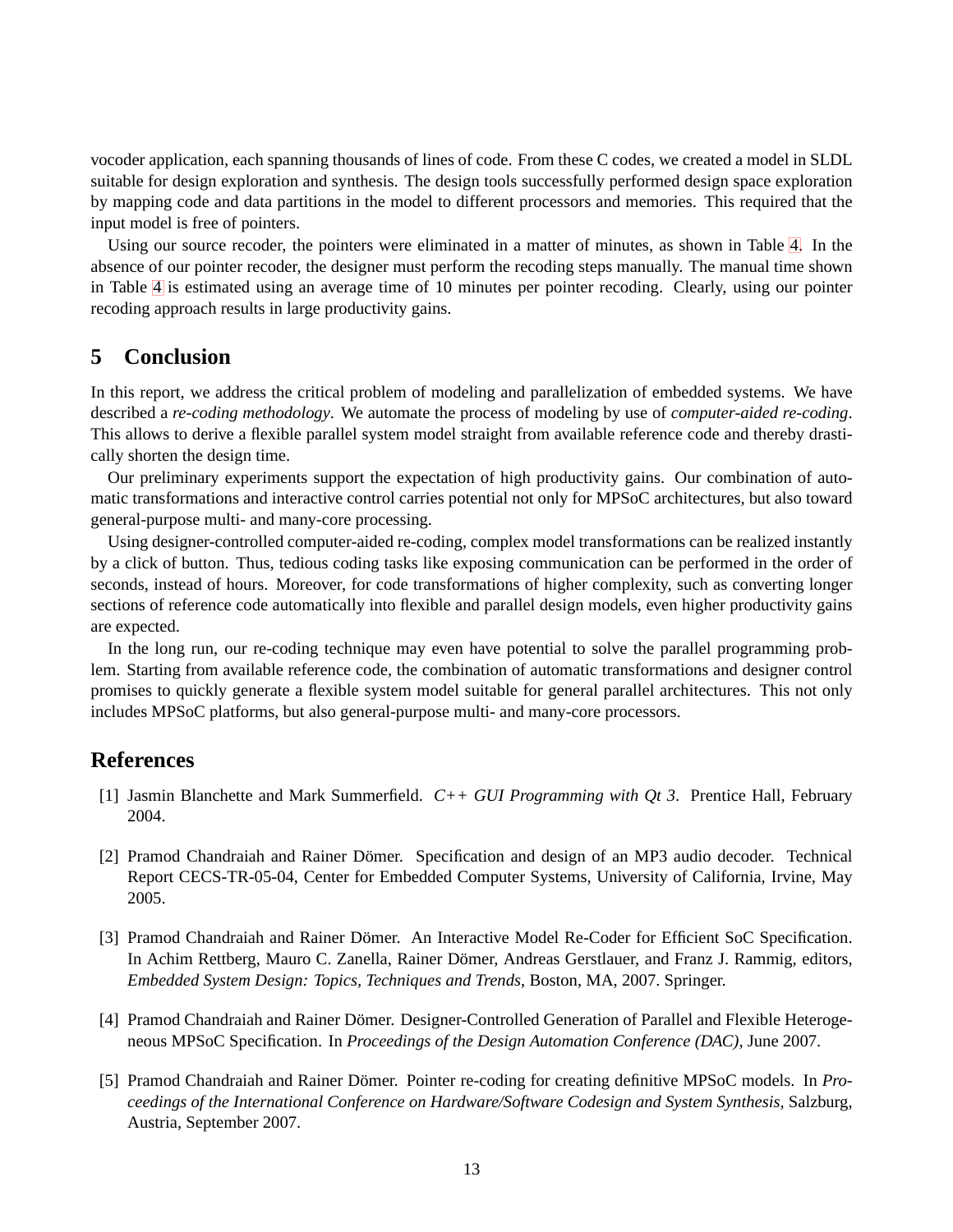- <span id="page-18-1"></span>[6] Pramod Chandraiah and Rainer Dömer. Automatic re-coding of reference code into structured and analyzable SoC models. In *Proceedings of the Asia and South Pacific Design Automation Conference (ASPDAC)*, Seoul, Korea, January 2008.
- <span id="page-18-2"></span>[7] Pramod Chandraiah and Rainer Dömer. Code and Data Structure Partitioning for Parallel and Flexible MP-SoC Specification Using Designer-Controlled Re-Coding. *IEEE Transactions on Computer-Aided Design of Intergrated Circuits and Systems (TCAD)*, 27(6):1078–1090, June 2008.
- <span id="page-18-0"></span>[8] Pramod Chandraiah, Junyu Peng, and Rainer Dömer. Creating Explicit Communication in SoC Models Using Interactive Re-Coding. In *Proceedings of the Asia and South Pacific Design Automation Conference (ASPDAC)*, Yokohama, Japan, January 2007.
- <span id="page-18-10"></span>[9] Pramod Chandraiah, Hans Gunar Schirner, Nirupama Srinivas, and Rainer Dömer. System-On Chip Modeling and Design: A case study on MP3 Decoder. Technical Report CECS-TR-04-17, Center for Embedded Computer Systems, University of California, Irvine, July 2004.
- <span id="page-18-14"></span>[10] Rainer Dömer. The SpecC internal representation. Technical report, Information and Computer Science, University of California, Irvine, January 1999. SpecC V 2.0.3.
- <span id="page-18-12"></span><span id="page-18-11"></span>[11] Rainer Domer, Andreas Gerstlauer, and Daniel Gajski. ¨ *SpecC Language Reference Manual, Version 2.0*. SpecC Technology Open Consortium, <http://www.specc.org>, December 2002.
- [12] Rainer Dömer, Andreas Gerstlauer, Junyu Peng, Dongwan Shin, Lukai Cai, Haobo Yu, Samar Abdi, and Daniel Gajski. System-on-Chip Environment: A SpecC-based Framework for Heterogeneous MPSoC Design. *EURASIP Journal on Embedded Systems*, 2008(647953):13, July 2008.
- <span id="page-18-6"></span>[13] Martin Fowler. Refactoring: Improving the design of existing code. In *Proceedings of the Second XP Universe and First Agile Universe Conference on Extreme Programming and Agile Methods - XP/Agile Universe 2002*, page 256, London, UK, 2002. Springer-Verlag.
- <span id="page-18-7"></span>[14] Daniel D. Gajski, Jianwen Zhu, Rainer Domer, Andreas Gerstlauer, and Shuqing Zhao. ¨ *SpecC: Specification Language and Design Methodology*. Kluwer Academic Publishers, 2000.
- <span id="page-18-8"></span>[15] Andreas Gerstlauer, Shuqing Zhao, Daniel D. Gajski, and Arkady M. Horak. Design of a GSM vocoder using SpecC methodology. Technical Report ICS-TR-99-11, Information and Computer Science, University of California, Irvine, March 1999.
- <span id="page-18-9"></span>[16] Thorsten Grötker, Stan Liao, Grant Martin, and Stuart Swan. System Design with SystemC. Kluwer Academic Publishers, 2002.
- <span id="page-18-4"></span><span id="page-18-3"></span>[17] Sumit Gupta, Rajesh Kumar Gupta, Nikil D. Dutt, and Alexandru Nicolau. Coordinated parallelizing compiler optimizations and high-level synthesis. *ACM Trans. Des. Autom. Electron. Syst.*, 9(4):441–470, 2004.
- [18] Mary W. Hall, Jennifer-Ann M. Anderson, Saman P. Amarasinghe, Brian R. Murphy, Shih-Wei Liao, Edouard Bugnion, and Monica S. Lam. Maximizing multiprocessor performance with the SUIF compiler. *IEEE Computer*, 29(12):84–89, 1996.
- <span id="page-18-13"></span><span id="page-18-5"></span>[19] Seema Hiranandani, Ken Kennedy, Chau-Wen Tseng, and Scott K. Warren. The D editor: a new interactive parallel programming tool. In *Supercomputing*, pages 733–742, 1994.
- [20] Trolltech Inc. Qt application development framework. <http://www.trolltech.com/products/qt/>.